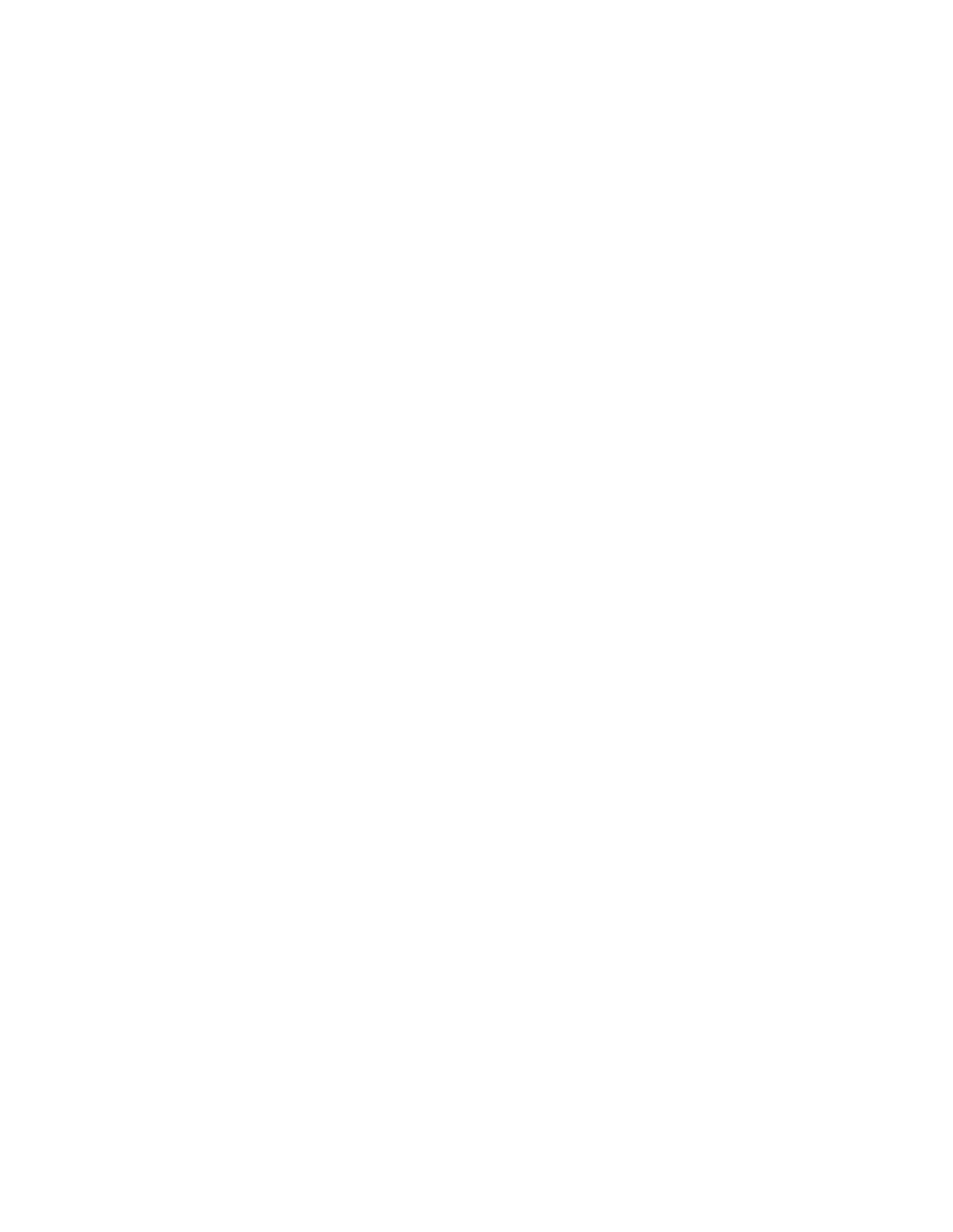## **SECTION 16040 SHORT-CIRCUIT/COORDINATION STUDY AND ARC-FLASH HAZARD STUDY**

#### <span id="page-2-0"></span>**PART 1 - GENERAL**

#### <span id="page-2-1"></span>**1.01 SUMMARY**

- A. Contractor shall provide a Short-Circuit and Protective Device Evaluation Study, a Protective Device Coordination Study, and an Arc-Flash Hazard Study, as specified herein.
- B. The studies shall be performed for the purposes of estimating the worst case available short-circuit current values and arc-flash incident energy. The studies shall be generated based on information obtained from electrical equipment submittals, actual conductor sizes and lengths for all feeders, utility short circuit current value at the main service switchboard, and information obtained from field reconnaissance of existing equipment/material (if applicable).
- C. Contractor shall obtain the short circuit current value at the main service switchboard for the specific project location from the utility. Contractor shall bear all costs associated with obtaining the available short circuit current value.
- D. Contractor shall adjust all required protective device settings based on the results of the Protective Device Coordination Study and Arc-Flash Hazard Study.
- E. Contractor shall install Arc-Flash and Shock Hazard labels on all electrical equipment, as specified herein.

#### <span id="page-2-2"></span>**1.02 DESCRIPTION OF THE WORK**

- A. Short-Circuit and Protective Device Evaluation Study
	- 1. Contractor shall provide a Short-Circuit and Protective Device Evaluation Study to verify the proposed equipment ratings and protective device ratings.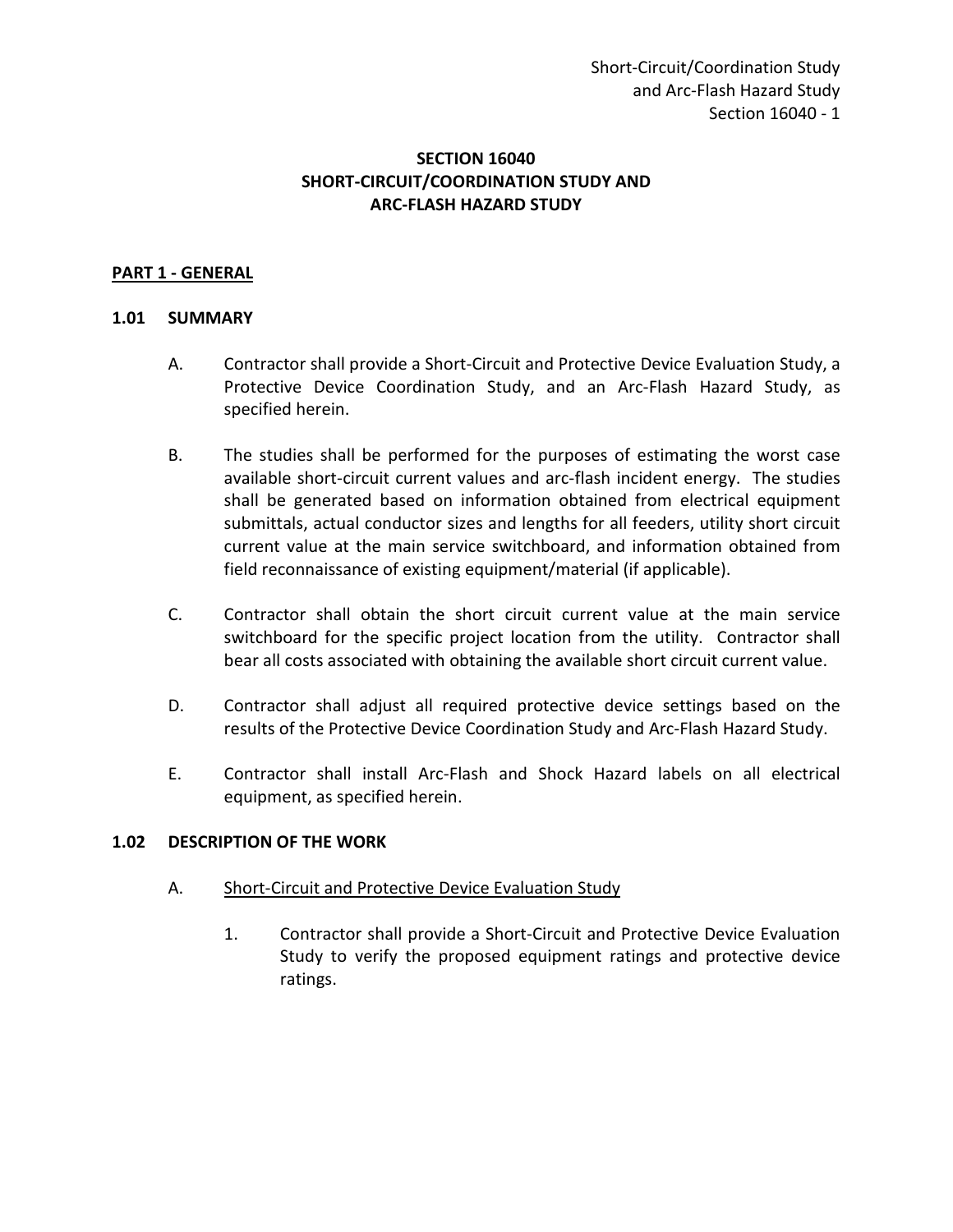Short-Circuit/Coordination Study and Arc-Flash Hazard Study Section 16040 - 2

> 2. Unless specified otherwise, the scope of the study shall include all proposed distribution equipment supplied under this Contact, as well as all directly affected existing distribution equipment at the District's facility. The study shall include all portions of the existing and proposed electrical distribution system from the electric utility power source(s) and emergency power source(s) down to and including each switchboard, distribution panel, transfer switch (automatic or manual), motor control center, variable frequency drive, distribution panelboard, branch circuit panelboard, busway, enclosed circuit breaker and fused disconnect switch.

### B. Protective Device Coordination Study

- 1. Contractor shall provide a Protective Device Coordination Study to determine and coordinate the selective tripping of protective devices for the proposed equipment.
- 2. Unless specified otherwise, the scope of the study shall include all proposed distribution equipment supplied under this Contact, as well as all directly affected existing distribution equipment at the District's facility. The study shall include all portions of the existing and proposed electrical distribution system from the electric utility power source(s) and emergency power source(s) down to and including the smallest adjustable trip circuit breaker and fused disconnect switch in the system.

## C. Arc-Flash Hazard Study

- 1. Contractor shall provide an Arc-Flash Hazard Study to determine potential arc-flash incident energies, arc-flash boundaries, shock hazard boundaries; required personal protective equipment (PPE) for all energized electrical equipment; and arc-flash and shock hazard warning labels.
- 2. Unless specified otherwise, the study shall include all electrical circuits from the electric utility power source(s) and emergency power source(s) to and including all electrical equipment and panelboards rated 208 V and greater.
- 3. Wherever possible, the proposed electrical equipment shall be designed, manufactured, and supplied to limit the potential arc-flash incident energy to 8 cal/sq cm or less (PPE Category 2). The firm performing the studies shall coordinate with Contractor, the District, and the electrical equipment manufacturers to assist in achieving this requirement.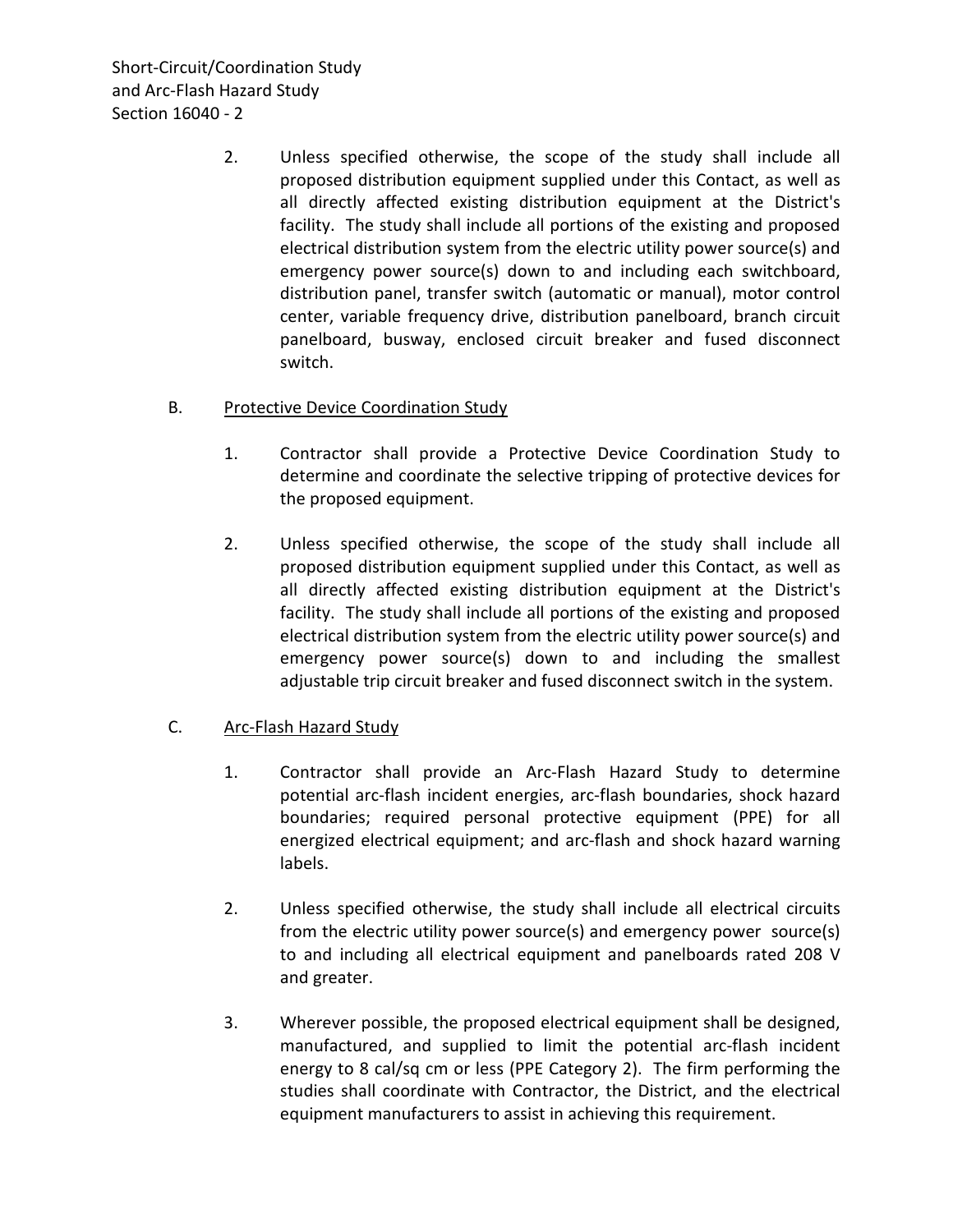## D. Field Verification

Contractor shall provide the services of an independent testing consultant or firm performing the studies to field verify that all protective devices are set in accordance with the accepted short-circuit/coordination study requirements and recommendations. In addition, the consultant or firm shall verify that all arcflash and stock hazard labels have been installed.

### <span id="page-4-0"></span>**1.03 RELATED SECTIONS**

- A. The Contract Documents are a single integrated document, and as such all Specification Sections apply. It is the responsibility of the Contractor and its subcontractors to review all Sections and ensure a complete and coordinated project.
- B. Related Specification Sections include, but are not limited to, the following:
	- 1. Division 11 Equipment
	- 2. Division 16 Electrical

#### <span id="page-4-1"></span>**1.04 REFERENCE STANDARDS AND CODES**

Unless specified otherwise, all calculations, analyses, and studies, including application of same to equipment and settings shall meet or exceed the applicable requirements of the following standards and codes (latest edition):

- A. Institute of Electrical and Electronics Engineers, Inc. (IEEE):
	- 1. IEEE 141 Recommended Practice for Electric Power Distribution for Industrial Plants
	- 2. IEEE 142 Recommended Practice Grounding of Industrial and Commercial Power Systems
	- 3. IEEE 241 Recommended Practice for Electric Power Systems in Commercial Buildings
	- 4. IEEE 242 Recommended Practice for Protection and Coordination of Industrial and Commercial Power Systems
	- 5. IEEE 399 Recommended Practice for Industrial and Commercial Power System Analysis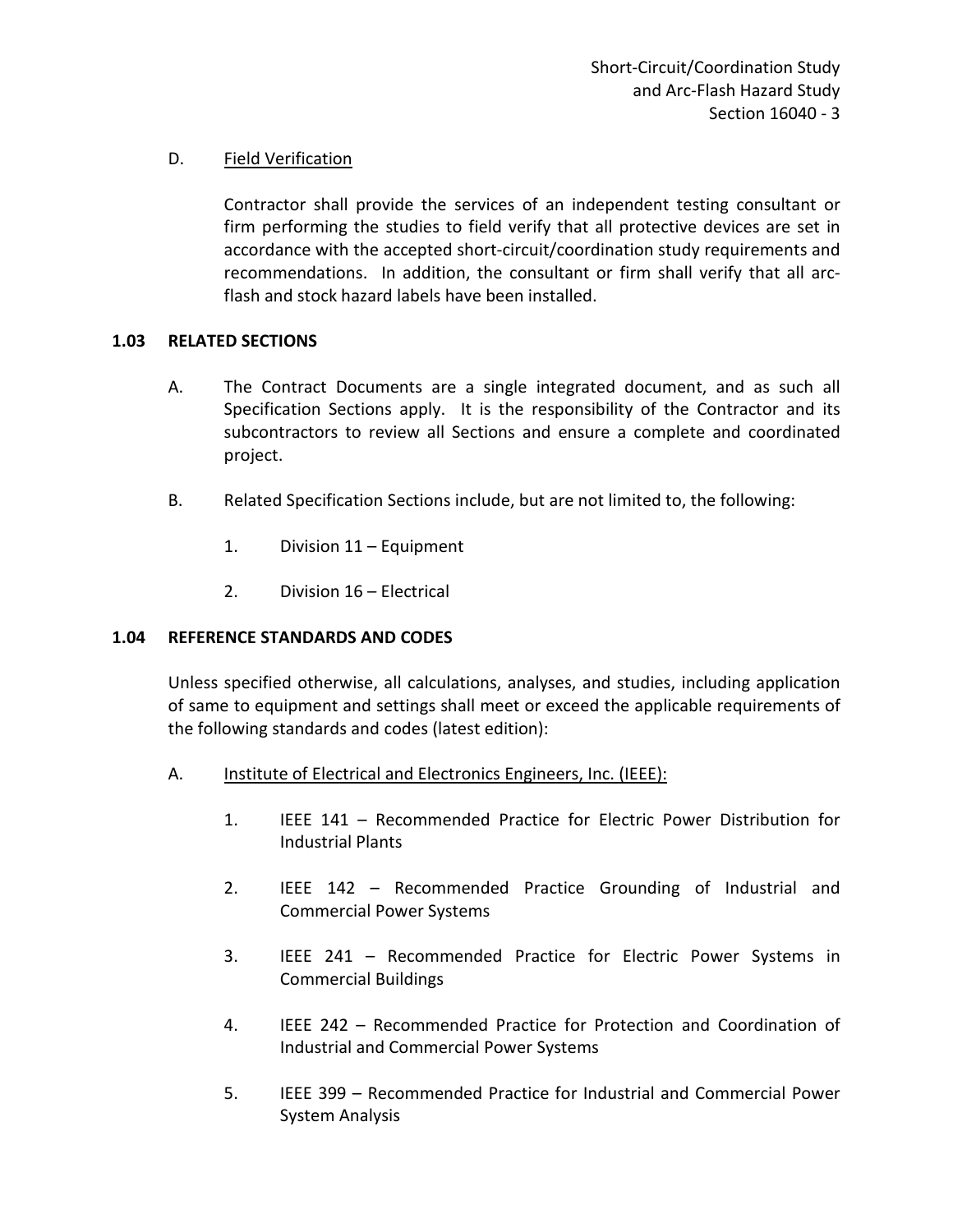- 6. IEEE 551 Recommended Practice for Calculating Short-Circuit Currents in Industrial and Commercial Power Systems
- 7. IEEE 1015 Recommended Practice for Applying Low-Voltage Circuit Breakers Used in Industrial and Commercial Power Systems
- 8. IEEE 1584 Guide for Performing Arc-Flash Hazard Calculations.
- B. American National Standards Institute (ANSI):
	- 1. ANSI C37.010 Standard Application Guide for AC High-Voltage Circuit Breakers Rated on a Symmetrical Current Basis
	- 2. ANSI C37.13 Standard for Low-Voltage AC Power Circuit Breakers Used in Enclosures
	- 3. ANSI C37.41 Standard Design Tests for High-Voltage Fuses, Fuse and Disconnecting Cutouts, Distribution Enclosed Single-Pole Air Switches, Fuse Disconnecting Switches, and Fuse Links and Accessories Used with These Devices.
	- 4. ANSI C57.12.00 Standard General Requirements for Liquid-Immersed Distribution, Power, and Regulating Transformers
- C. Code of Federal Regulations:
	- 1. CFR 29, Subpart R, Part 1910.269, Occupational Safety and Health Standards - Electric Power Generation, Transmission, and Distribution.
	- 2. CFR 29, Subpart S, Part 1910.301 through 1910.399, Occupational Safety and Health Standards - Electrical.
- D. The National Fire Protection Association (NFPA):
	- 1. NFPA 70 National Electrical Code, latest edition
	- 2. NFPA 70E Standard for Electrical Safety in the Workplace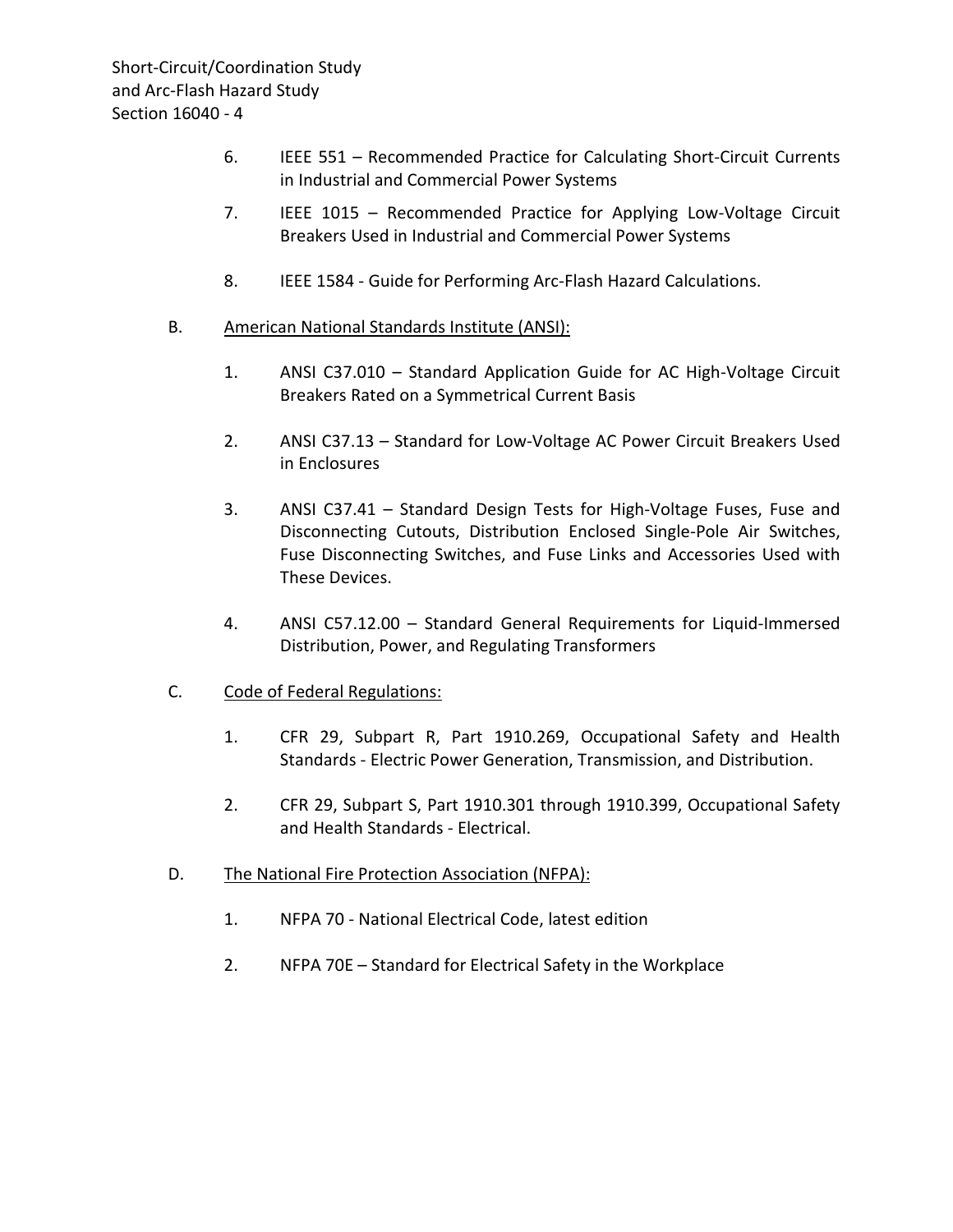#### <span id="page-6-0"></span>**1.05 SUBMITTALS**

All submittals shall be in accordance with the General Conditions and requirements specified herein.

#### A. Computer Software Information

Submit product literature/brochure for computer software to be utilized for the studies. Submit computer software statement of compliance with IEEE, ANSI, and NFPA 70E standards and requirements.

#### B. Qualification Information

Submit qualification information for firm and individual(s) specified in Part 1.06 herein.

#### C. Utility Information

Submit letter from utility with available short circuit current value at the main service switchboard. As a minimum, the utility letter shall include the following: project address, service voltage and configuration, main service switchboard amperage, short circuit current (3-phase and phase-ground), 3-phase and phaseground X/R ratios, service transformer kVA and impedance, and service conductor size, number, and length.

#### D. Study Results and Report

The results of the Short-Circuit and Protective Device Evaluation Study, Protective Device Coordination Study, and Arc-Flash Hazard Study shall be summarized in a well-organized, comprehensive report. The report shall address all study requirements specified in Part 2 herein. A sample outline for the report is provided below:

- 1. Section 1 Executive Summary
- 2. Section 2 Short-Circuit and Protective Device Evaluation Study
	- 2.1 Short-Circuit Analysis Objectives
	- 2.2 System Modeling
	- 2.3 Short-Circuit Results
	- 2.4 Equipment, Material, and Protective Device Evaluation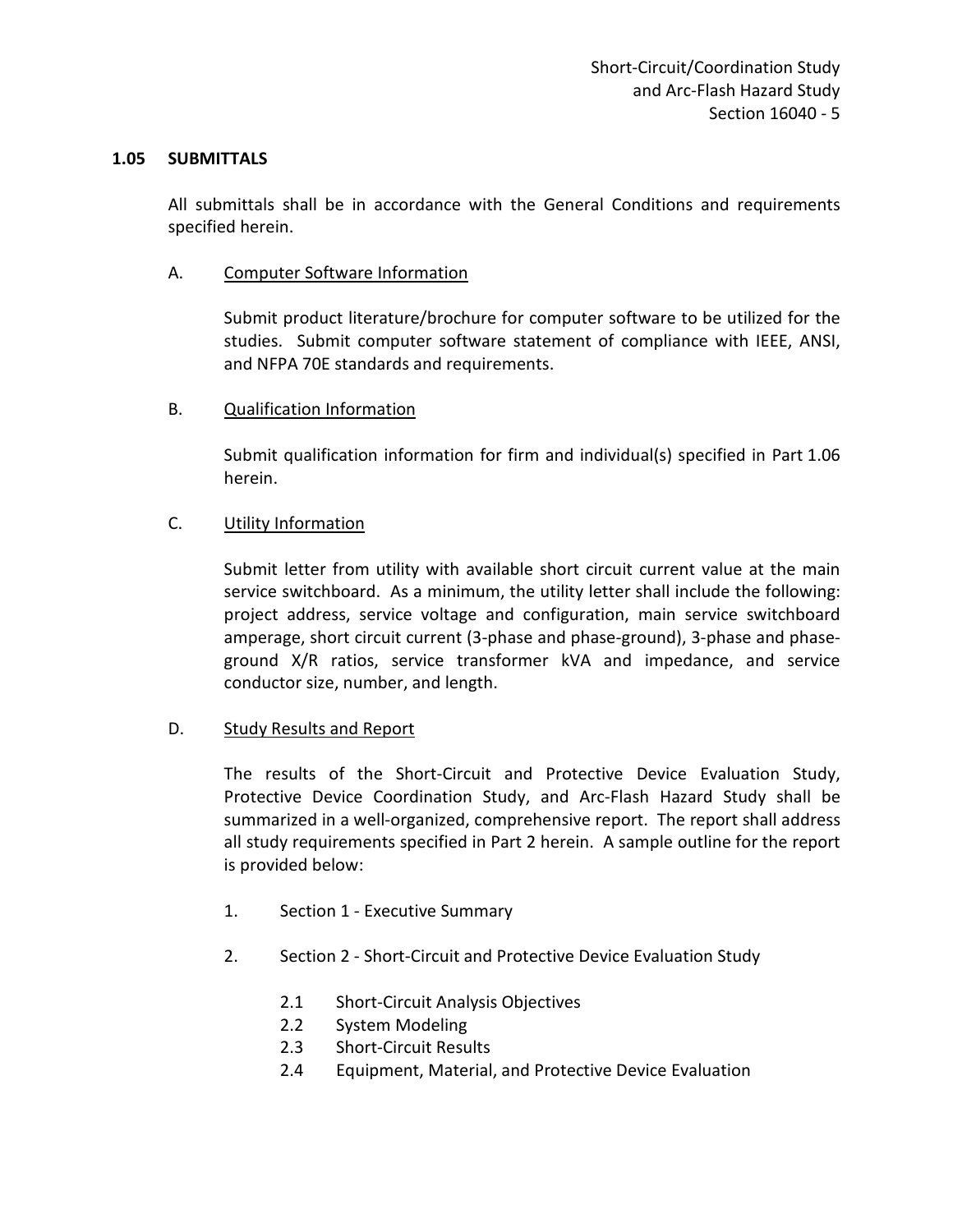- 3. Section 3 Protective Device Coordination Study
	- 3.1 General Description and Protection Philosophy
	- 3.2 Codes and Standards
	- 3.3 Coordination Objectives
	- 3.4 Coordination Results
	- 3.5 Coordination Recommendations
	- 3.6 Time-Current Characteristic Plots
- 4. Section 4 Recommended Protective Device Settings
- 5. Section 5 Short-Circuit Analysis Computer Reports
	- 5.1 Report Interpretation
	- 5.2 Short-Circuit Input Data Report
	- 5.3 Short-Circuit Analysis Results Report Utility Source
	- 5.4 Short-Circuit Analysis Results Report Generator Source
	- 5.5 Short-Circuit Analysis Results Report Single-Phase
- 6. Section 6 Arc-Flash Hazard Study
	- 6.1 General Description
	- 6.2 Analysis Procedure
	- 6.3 Arc-Flash Analysis Results
	- 6.4 Arc-Flash Analysis Recommendations
	- 6.5 Arc-Flash Labels and Location Drawings
- 7. Section 7 Single Line Diagrams
	- 7.1 Power System Study Diagram
	- 7.2 Reference Drawing Single Line Diagrams

Unless specified otherwise, Contractor shall provide all computer software project study files to the District in electronic format. In addition, a copy of the computer analysis software viewer program shall be provided with the electronic project files, to allow the District to review all aspects of the project and print single line diagrams, arc-flash labels, etc.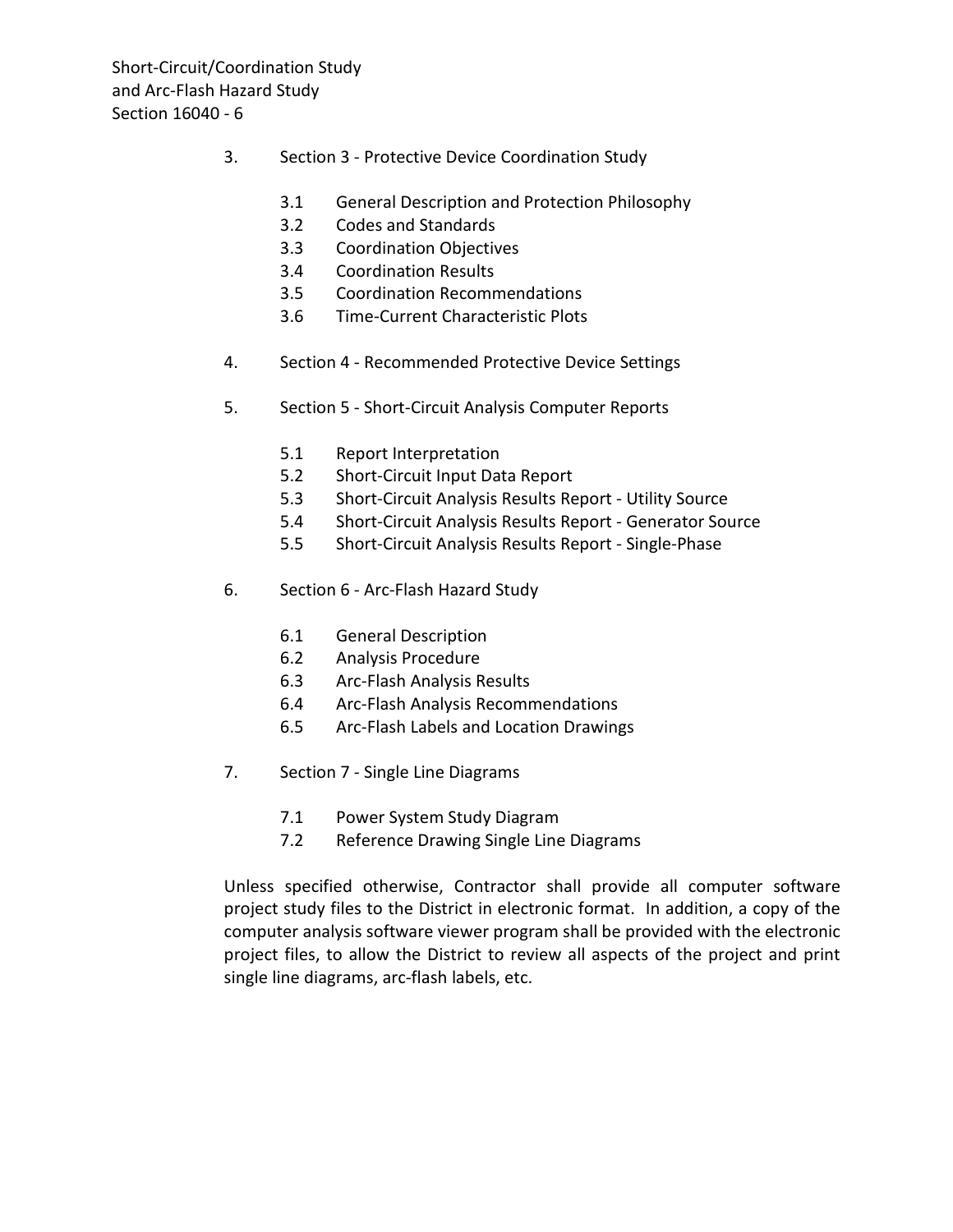### E. Coordination of Studies and Equipment Submittals

The Short-Circuit and Protective Device Coordination Studies shall be submitted to the District prior to receiving final acceptance of the related equipment shop drawings and prior to equipment fabrication. If formal completion of the studies may cause delay in equipment fabrication and delivery, approval from the District may be obtained for preliminary submittal of sufficient study data to ensure that the proposed equipment ratings and protective device selection/characteristics will be satisfactory.

#### <span id="page-8-0"></span>**1.06 QUALIFICATIONS**

- A. The firm and individual(s) performing the specified studies shall be experienced in the application of computer software used for power system studies, and shall have performed studies of similar magnitude on electrical systems using similar equipment and devices.
- B. The short-circuit, protective device coordination, and arc-flash hazard studies shall be conducted under the direct supervision and control of a Registered Professional Electrical Engineer skilled in performing and interpreting the power system studies. Each study report shall be signed and stamped by the Registered Professional Electrical Engineer.
- C. Credentials and background of the firm and individual(s) performing the study shall be submitted to the District for approval prior to commencing the work. A minimum of five (5) years of experience in power system analysis is required for the engineer in charge of the project.

#### <span id="page-8-1"></span>**PART 2 – PRODUCTS**

#### <span id="page-8-2"></span>**2.01 GENERAL REQUIREMENTS**

- A. Short-Circuit and Protective Device Evaluation Study, Protective Device Coordination Study, and Arc-Flash Hazard Study shall be performed by the same entity.
- B. The studies shall be submitted to the District prior to fabrication of any electrical distribution equipment. District's written approval will be required prior to equipment fabrication.
- C. Contractor shall be responsible for supplying pertinent electrical system information for proposed equipment/material and existing equipment/material (if applicable).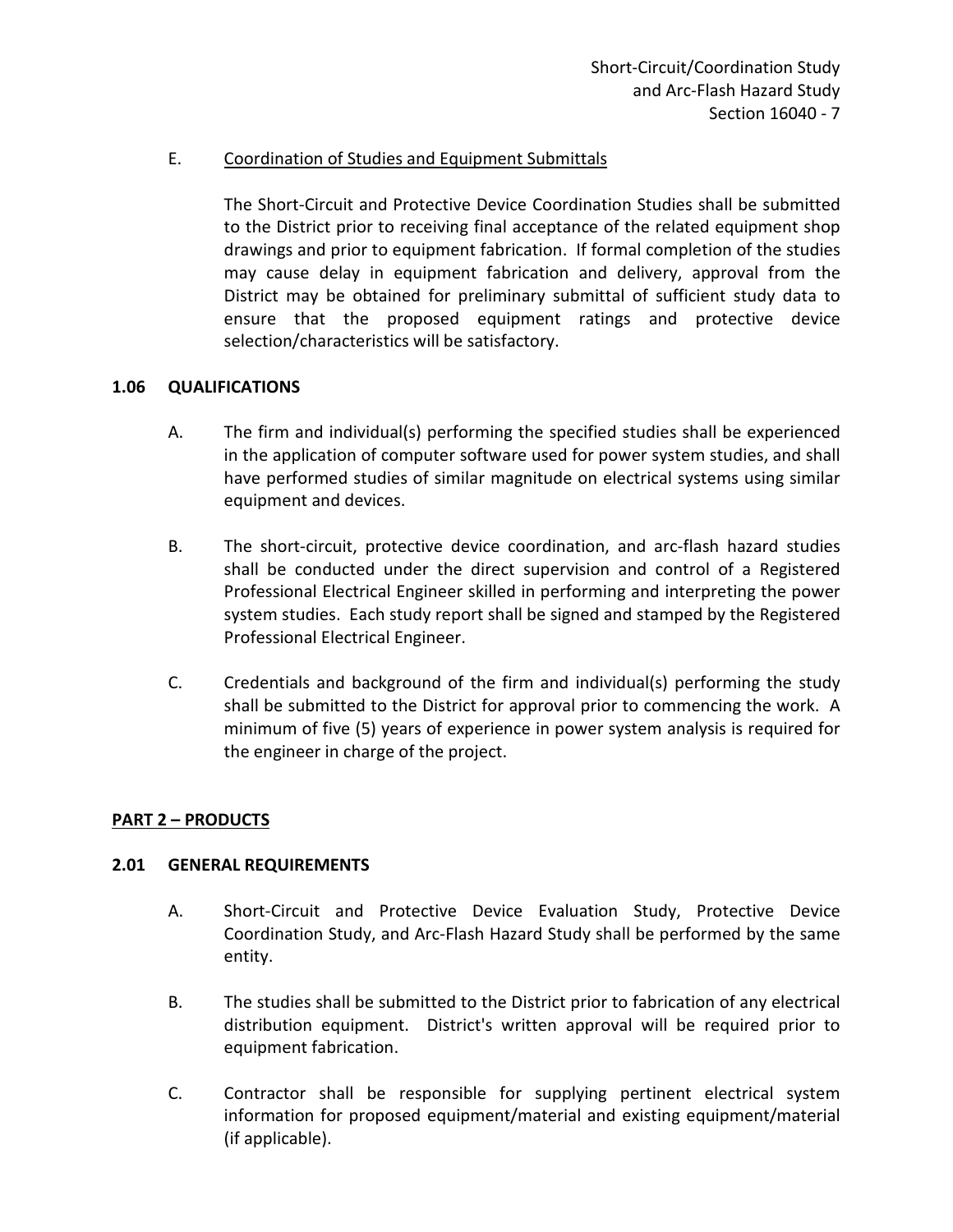- D. The studies shall include all portions of the electrical system including the electric utility power source and emergency power sources, and contributions from inductive loads on the medium voltage (if applicable) and low voltage (480V) distribution system.
- E. All induction motors greater than 50 HP shall be included individually with associated starters and feeder impedance. Unless specified otherwise, all induction motors 50 HP or less and fed from the same bus may be grouped together.
- F. Normal system connections and those which result in maximum fault conditions shall be adequately evaluated in the studies.
- G. The studies shall be performed using the latest version of the SKM Systems Analysis software (no substitutes). Software shall comply with all applicable IEEE, ANSI, and NFPA 70E standards and requirements.

### <span id="page-9-0"></span>**2.02 DATA COLLECTION**

- A. Contractor shall be responsible to collect all data as required for the power system studies.
- B. The firm performing the system studies shall furnish the Contractor with a listing of the required data immediately after award of the contract and the Contractor shall expedite collection of the data to assure completion of the studies prior to final approval of the distribution equipment shop drawings and/or release of the equipment for manufacture.
- C. As a minimum, the following input data shall be collected and tabulated:
	- 1. Product data for overcurrent protective devices involved in overcurrent protective device coordination studies. Use equipment names/tags that are consistent with electrical distribution system diagrams, overcurrent protective device submittals, input and output data, and recommended device settings.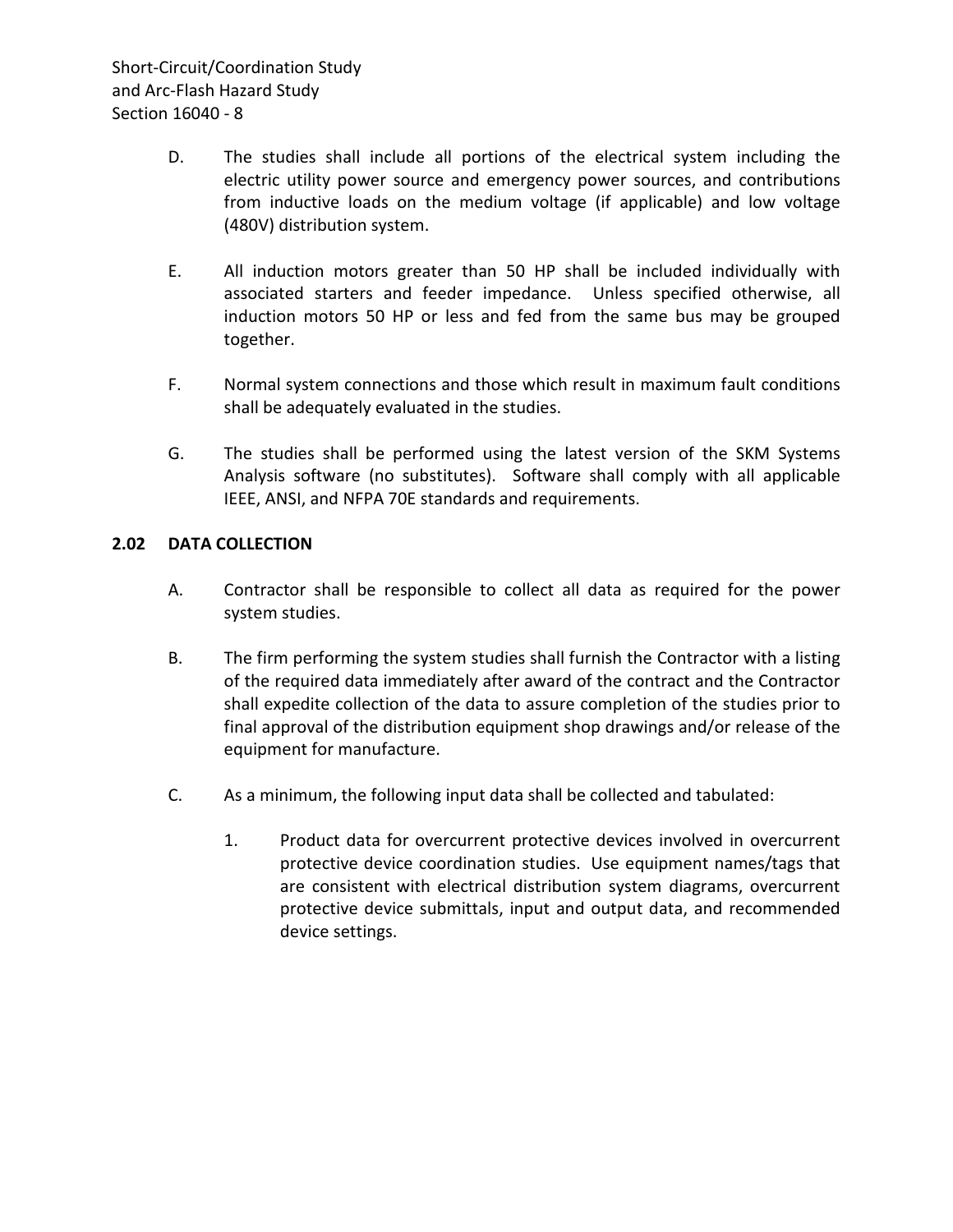- 2. Minimum and maximum fault contribution, impedance, and X/R ratio of the electric power utility service transformer. Rating, type, and settings of the primary overcurrent protective device that protects the service transformer. Conductor data from the protective device to the service transformer. Contractor shall obtain the required electrical service information directly from the electric power utility. Contactor shall be responsible for all coordination and costs associated with obtaining the utility information.
- 3. Ampacity and interrupting rating in amperes RMS symmetrical for all switchboards, motor control centers, and panelboards.
- 4. Circuit breaker and fuse current ratings and types within each switchboard, motor control center, panelboard, variable frequency drive, and equipment control panel.
- 5. Manufacturer, frame size, interrupting rating in amperes RMS symmetrical, ampere or current sensor rating, long-time adjustment range, short-time adjustment range, and instantaneous adjustment range for circuit breakers.
- 6. Manufacturer and type, ampere-tap adjustment range, time-delay adjustment range, instantaneous attachment adjustment range, and current transformer ratio for overcurrent relays.
- 7. Time-current-characteristic curves of protective devices indicated to be coordinated.
- 8. Distribution system transformer characteristics, including primary protective device, magnetic inrush current, and overload capability.
- 9. Standby generator kVA, size, voltage, source impedance, and thermaldamage curve.
- 10. Conductors: conduit material, sizes of conductors, number of conductors per phase, conductor material, insulation, and length.
- 11. Motor horsepower and code letter designation according to NEMA MG 1. Motor full-load current, locked rotor current, service factor, starting time, type of start, and thermal-damage curve.
- D. Contractor shall obtain required existing equipment data as necessary to satisfy the study requirements.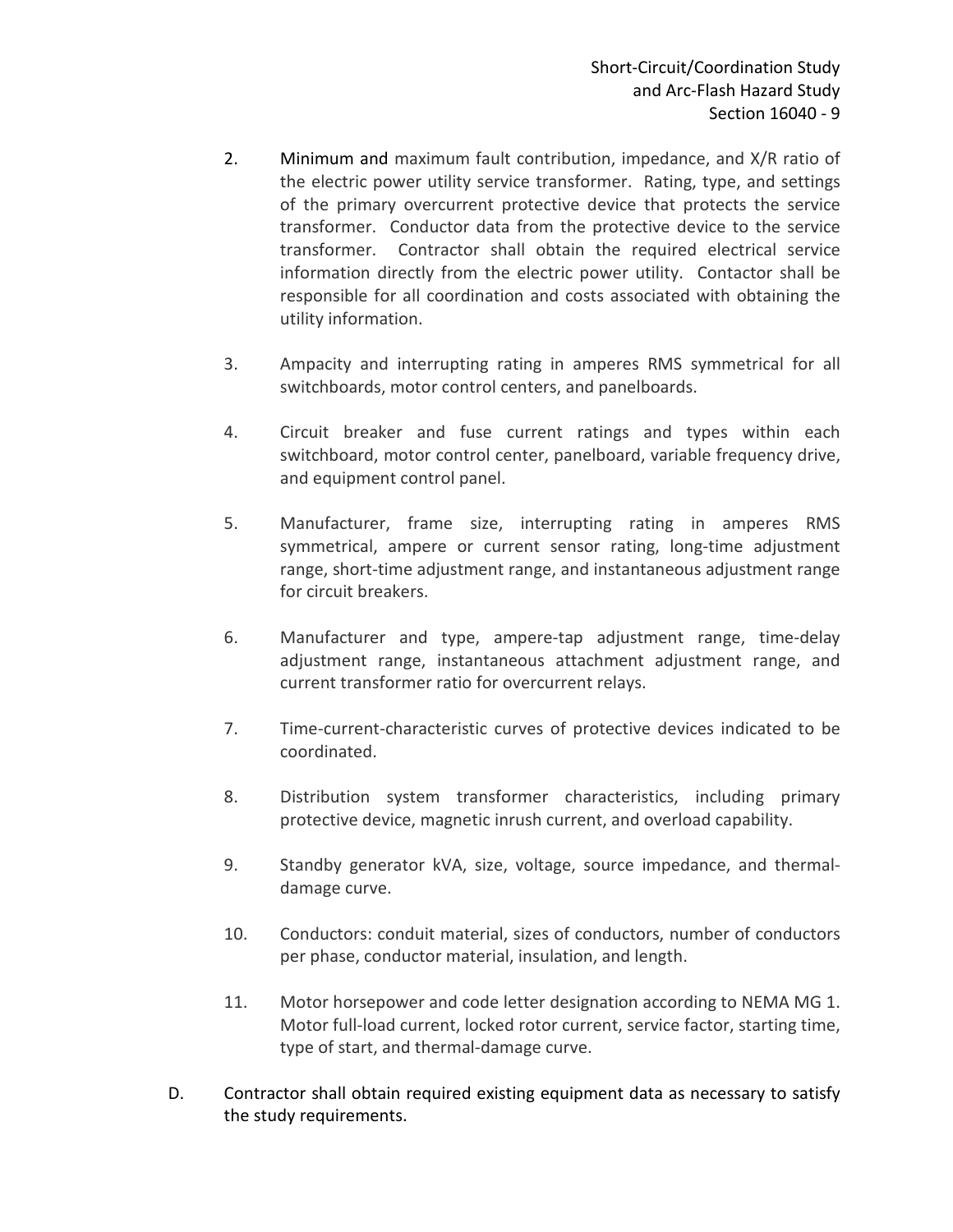#### <span id="page-11-0"></span>**2.03 SINGLE LINE DIAGRAM**

- A. A single line diagram of the electrical distribution system shall be prepared in electronic format.
- B. As a minimum, the single line diagram shall show the following:
	- 1. All individual switchboard, switchgear, motor control center, and panelboard equipment buses with voltage, bus ampere ratings, and short-circuit current ratings.
	- 2. Circuit breaker and fuses with current ratings, amperes interrupting ratings, and types.
	- 3. Motors labeled with horsepower and code letter designation according to NEMA MG 1.
	- 4. Conductor and bus connections between the equipment.
	- 5. Conductor sizes, number of conductors per phase, conductor material and insulation, conductor length, and conduit material.
	- 6. Transformers labeled with size (kVA), voltage, configuration, impedance, and X/R ratio.
	- 7. Generators labeled with size (kVA), voltage, and source impedance.
	- 8. Transfer switches labeled with ampere rating and short-circuit current rating.

#### <span id="page-11-1"></span>**2.04 SHORT-CIRCUIT AND PROTECTIVE DEVICE EVALUATION STUDY**

- A. Use actual conductor impedances if known. If unknown, use typical conductor impedances based on IEEE Standard 141.
- B. Transformer design impedances shall be used when test impedances are not available.
- C. As a minimum, provide the following:
	- 1. Calculation methods and assumptions
	- 2. Selected base per unit quantities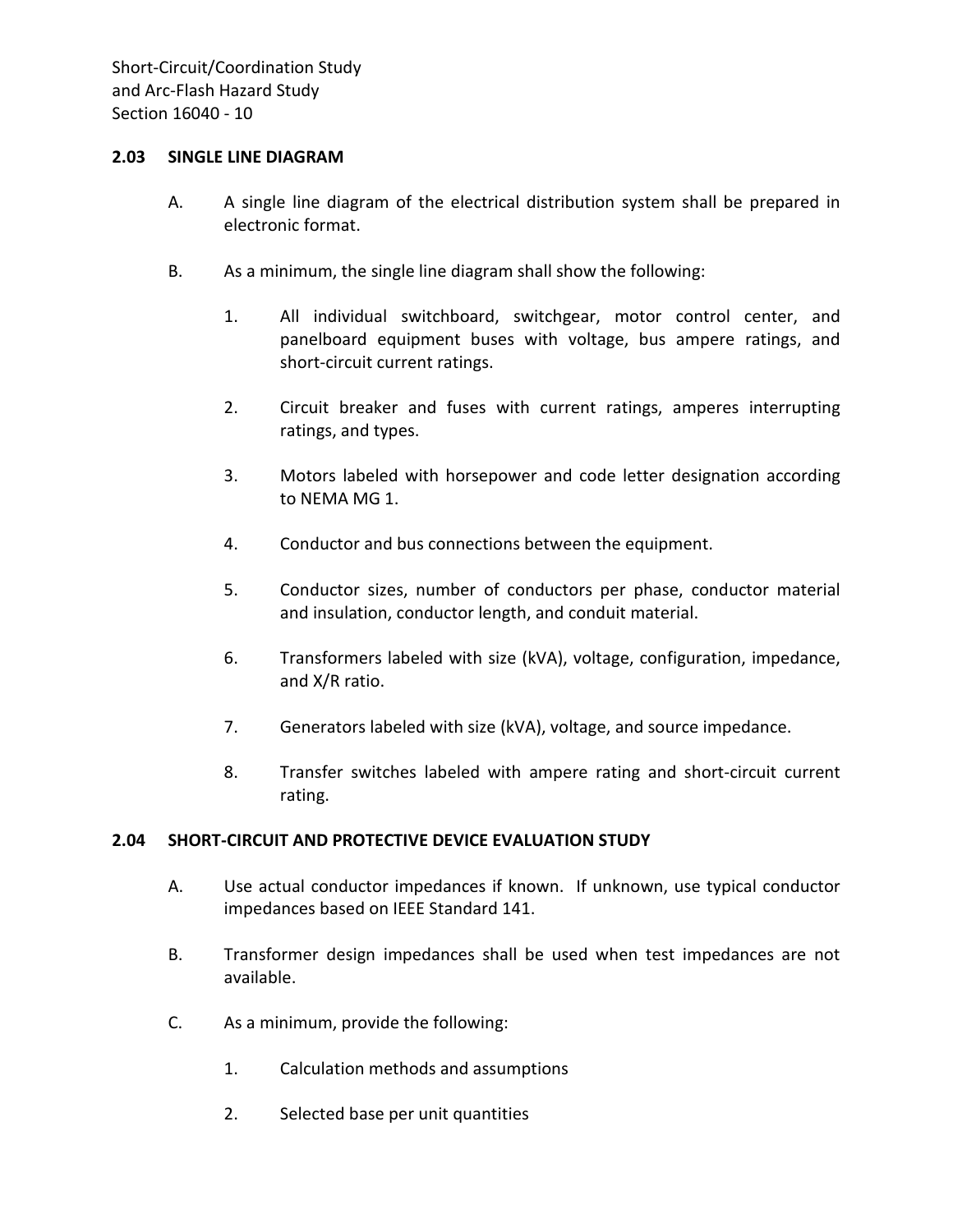- 3. Source impedance data, including electric power utility system and motor fault contribution characteristics
- 4. Tabulations of input data per Part 2.02 and calculated quantities, including fault impedance, X/R ratios, asymmetry factors, motor contributions, generator contributions (if applicable), and symmetrical and asymmetrical fault currents
- 5. Single line diagram of the system being evaluated with available fault at each bus, and interrupting rating of devices noted
- 6. Results, conclusions, and recommendations.
- D. Calculate short-circuit momentary and interrupting duties for a three-phase bolted fault at each:
	- 1. Electric power utility's supply termination point
	- 2. Incoming switchgear
	- 3. Unit substation primary and secondary terminals
	- 4. Low voltage switchgear and/or switchboard
	- 5. Motor control center
	- 6. Distribution panelboard
	- 7. Branch circuit panelboard
	- 8. Variable frequency drive
	- 9. Standby generator and automatic transfer switch
	- 10. Equipment control panels
	- 11. Other significant locations throughout the system.
- E. For grounded systems, provide a bolted line-to-ground fault current study for areas as defined for the three-phase bolted fault short-circuit study.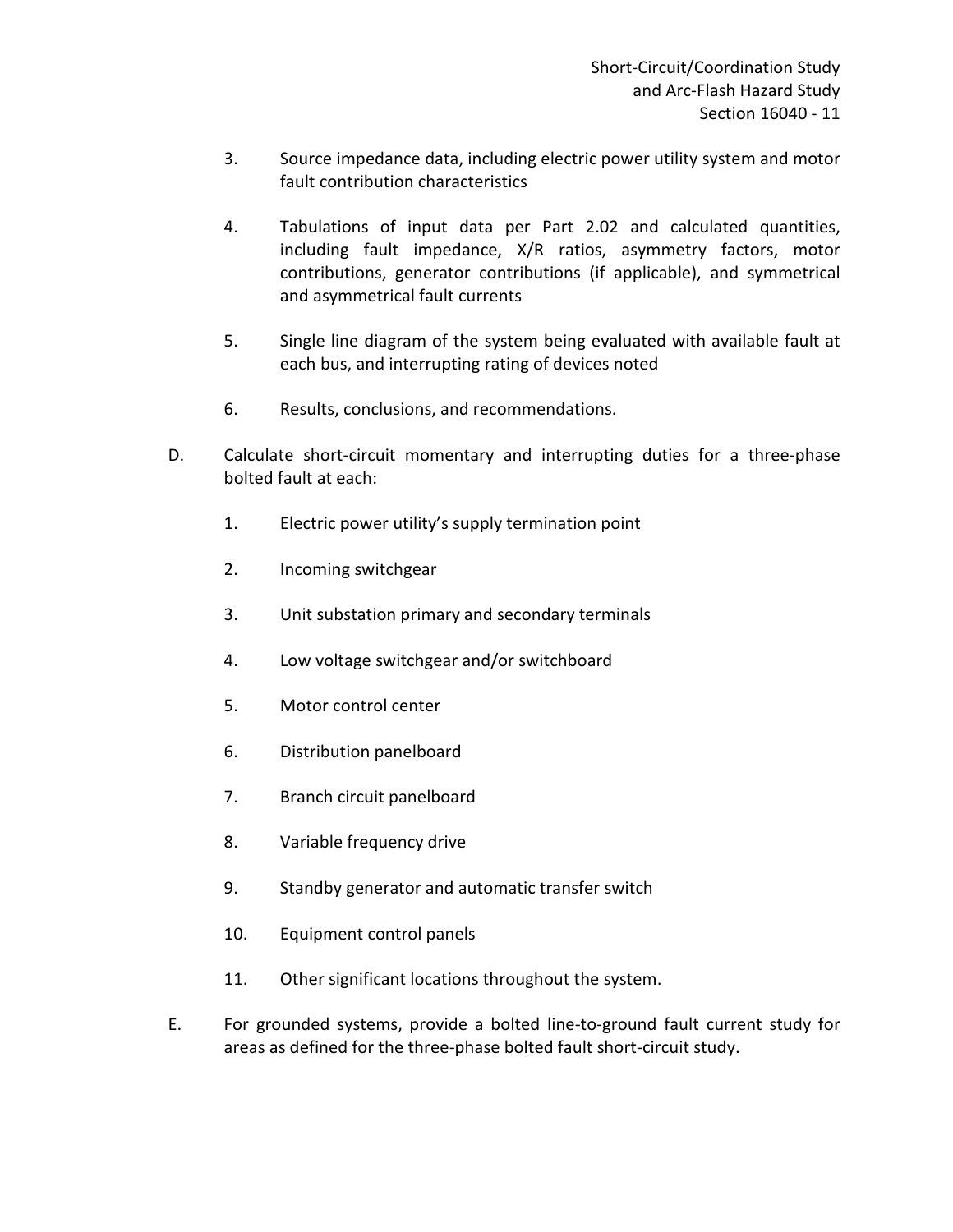- F. Equipment, Material, and Protective Device Evaluations:
	- 1. Evaluate equipment and protective devices and compare to proposed short-circuit ratings.
	- 2. Evaluate adequacy of switchgear, switchboard, motor control center, and panelboard bus bars/bracing to withstand short-circuit stresses.
	- 3. Evaluate adequacy of transformer windings to withstand short-circuit stresses.
	- 4. Evaluate conductors and busways for ability to withstand short-circuit heating.
	- 5. Identify any existing circuit protective devices improperly rated for the calculated available fault current.
	- 6. Tabulate all evaluation results.

#### <span id="page-13-0"></span>**2.05 PROTECTIVE DEVICE COORDINATION STUDY**

- A. Perform the protective device study using the approved computer software program. Utilize the results of the short-circuit analysis. Coordination study shall be performed in compliance with IEEE 399.
	- 1. Model 1/2 cycle network (sub-transient network), 1.5 to 4 cycle network (transient), and 30 cycle network (steady-state network). Calculate 1/2 cycle, 1.5 to 4 cycle, and 30 cycle balanced and unbalanced faults for 3 phase, L-G, L-L, and L-L-G.
	- 2. Calculate the maximum and minimum 1/2 cycle short-circuit currents.
	- 3. Calculate the maximum and minimum interrupting duty (5 cycles to 2 seconds) short-circuit currents.
	- 4. Calculate the maximum and minimum ground-fault currents.
- B. Fault currents and time intervals shall comply with IEEE 241 recommendations.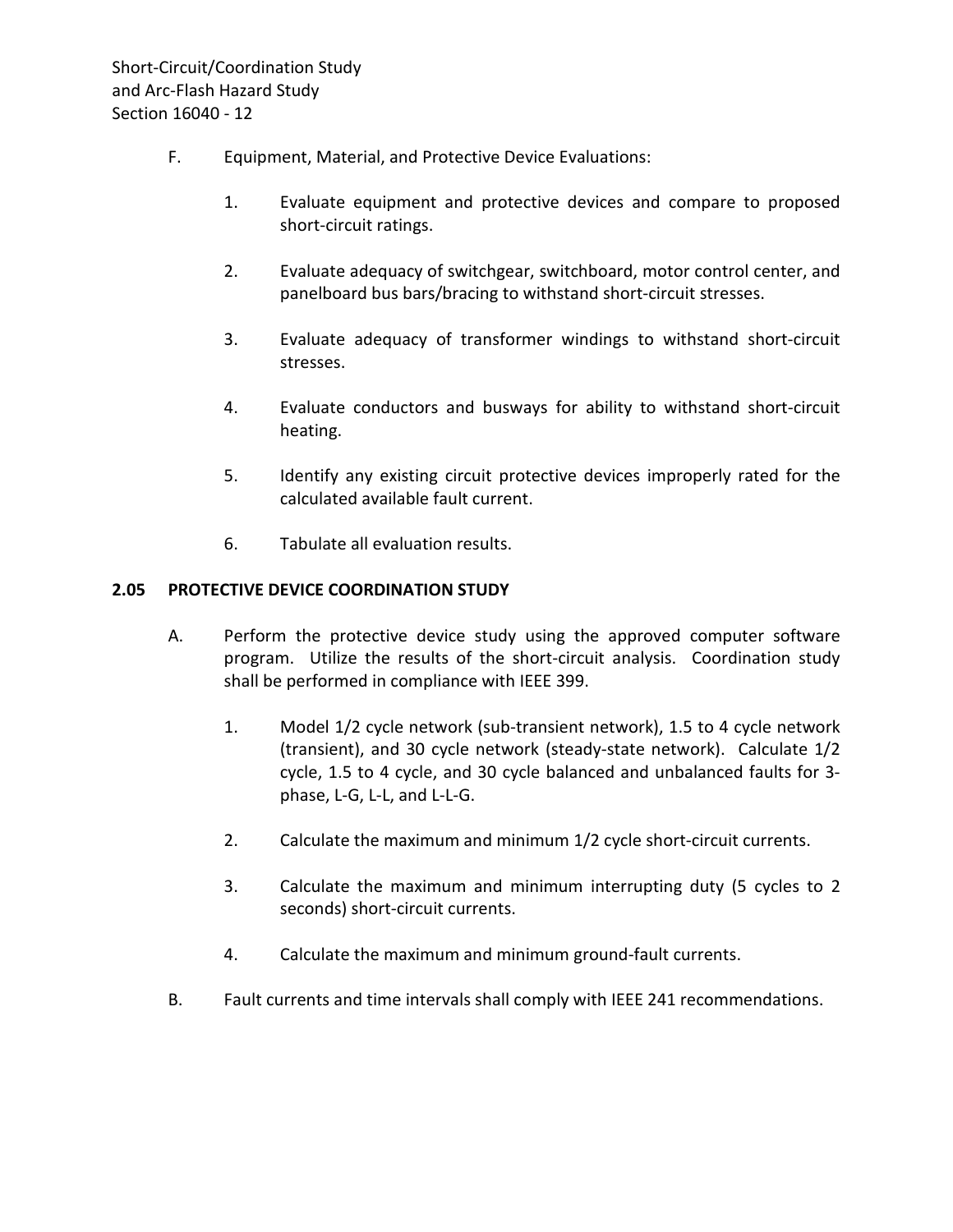- C. Protect conductors against damage from fault currents according to Insulated Cable Engineers Association (ICEA) Publication P-32-382, ICEA P-45-482, and conductor melting curves in IEEE 242. Demonstrate that equipment withstands the maximum short-circuit current for a time equivalent to the tripping time of the primary relay protection or total clearing time of the fuse. To determine temperatures that damage insulation, use curves from cable manufacturers or from listed standards indicating conductor size and short-circuit current.
- D. Protect transformers against damage from through-fault currents according to ANSI C57.109, IEEE C57.12.00, and IEEE 242.
- E. Provide computer software generated time-current characteristic (TCC) plots of all overcurrent protective devices on log-log sheets graphically indicating the coordination for all of the key systems.
- F. Perform a sequence of operation that evaluates, verifies, and confirms the operation and selectivity of the protective devices for various types of faults via normalized TCC plots and the single-line diagram. Provide adequate time margins between device characteristics such that selective operation is provided, while providing proper protection.
- G. Establish settings and/or ratings of overcurrent protective devices to achieve selective coordination between devices. Graphically illustrate that adequate time separation exists between devices installed in series, including electric power utility's upstream devices. Prepare separate sets of plots for the switching schemes and for emergency periods where the power source is via the emergency standby generator(s).
- H. On each TCC plot, include reference voltage, a complete title, and single line diagram with legend identifying the specific portion of the system covered.
- I. Identify the device associated with each curve by device designation/tag, manufacturer, type, and function. Terminate the protective device characteristic curves at a point reflecting maximum symmetrical or asymmetrical fault current to which the device will be exposed.
- J. The electric power utility's relay, fuse, or protective device shall be plotted with all load protective devices at the same voltage.
- K. Transformer primary protective device, transformer magnetic inrush, transformer ANSI withstand points, secondary voltage fuse or circuit breaker and largest feeder fuse or circuit breaker shall be plotted at the secondary voltage.
- L. Fuse curves shall include no damage, melting, and clearing curves as applicable.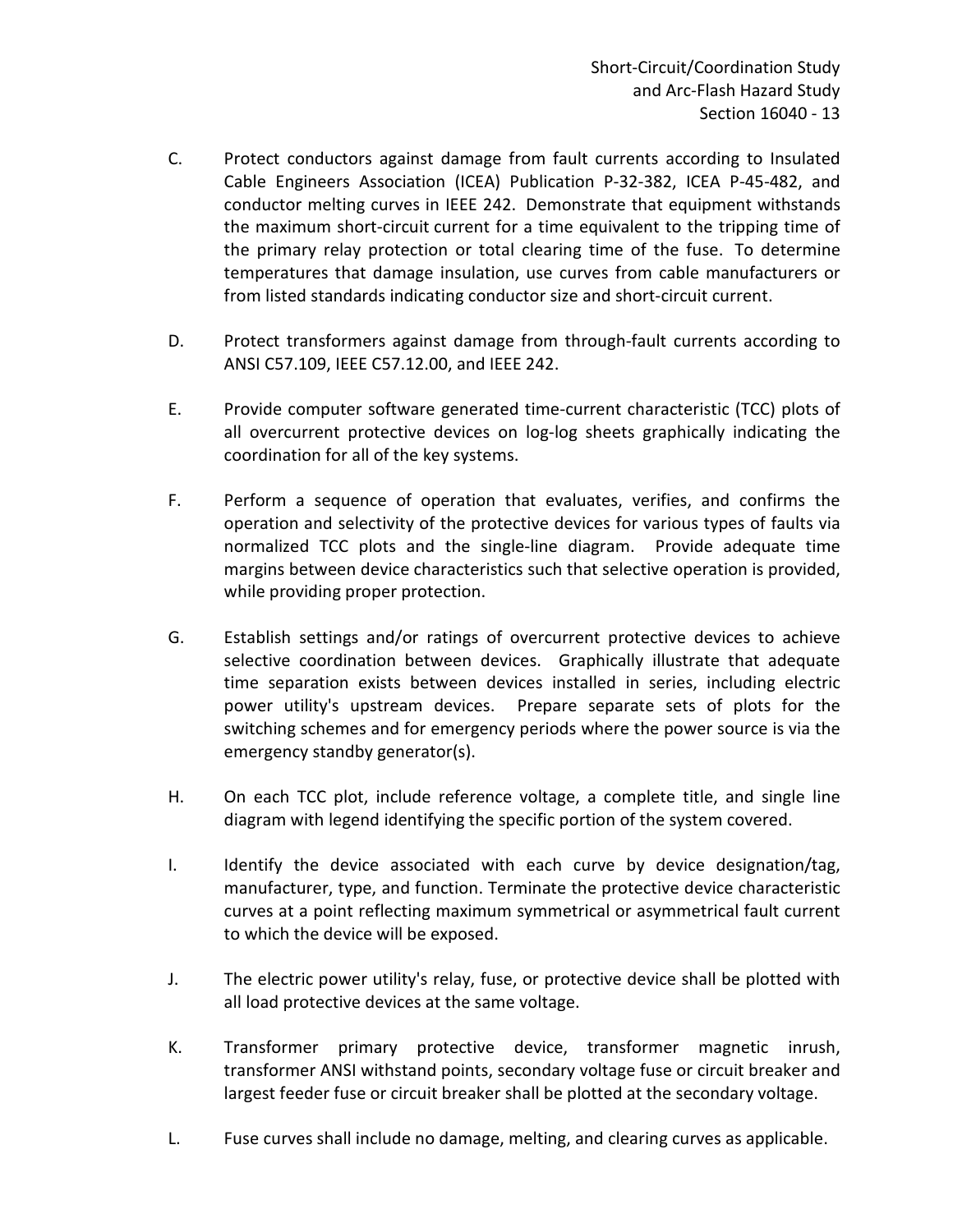- M. Circuit breaker curves shall include complete operating bands, terminating with the appropriate available short-circuit current.
- N. When the main circuit breaker is provided with an arc-flash reduction maintenance system to reduce the arc fault level, both settings shall be included in the study.
- O. Low voltage circuit breakers with adjustable overcurrent protection shall have instantaneous, short delay, and long-time pick-up identified on the plot. Low voltage circuit breakers with ground fault protection shall have ground fault trip settings, ground fault ampere, and time delay settings identified on the plot. Sensor or monitor rating shall be stated for each circuit breaker. All regions of the circuit breaker curve shall be identified.
- P. Feeder circuit breakers shall have the time-damage curve of the feeder conductors plotted to indicate protection of the conductor insulation at the total clearing time of the circuit breaker or fuse. This time-damage point shall be calculated for the specific parameters of conductor insulation used, with average 3 phase RMS asymmetrical amperes at 1/2 cycle calculated using actual resistance and reactance values of the source plus all motor contributions which exist at the load end of the feeder conductors. Conductor initial temperature and conductor maximum transient temperature for short-circuits, as recommended by ICEA, shall be indicated.
- Q. The coordination plots shall include significant motor starting characteristics and large motor protective devices.
- R. As a minimum, TCC coordination plots shall be provided for the following:
	- 1. Electric power utility's overcurrent protective device
	- 2. Medium voltage equipment overcurrent relays
	- 3. Medium and low voltage fuses including manufacturer's minimum melt, total clearing, tolerance, and damage bands
	- 4. Low voltage circuit breakers and fuses, including manufacturer's tolerance bands
	- 5. Transformer full-load and 150, 400, or 600 percent currents, magnetizing inrush current, and ANSI through-fault protection curves
	- 6. Conductor damage curves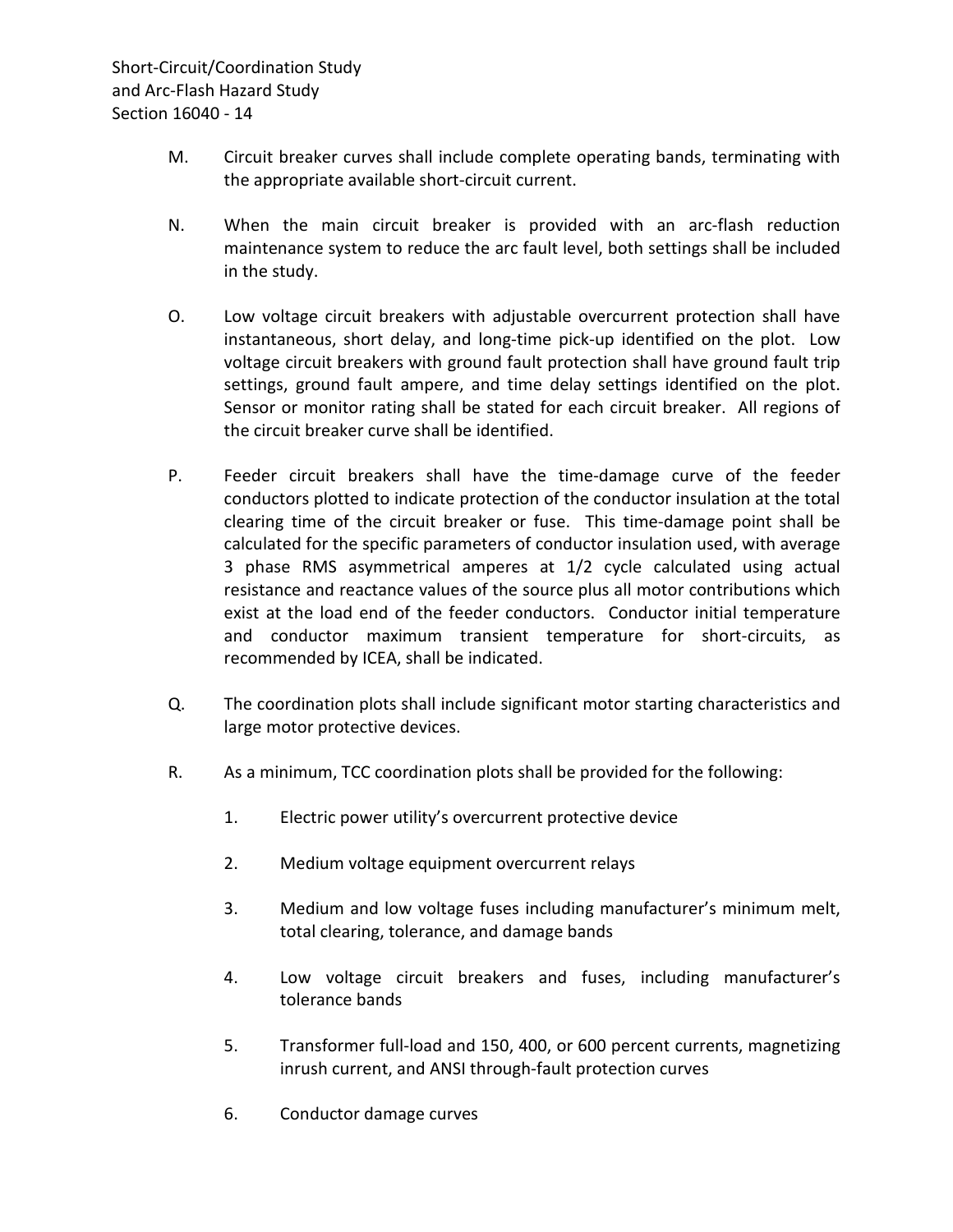- 7. Ground fault protective devices, as applicable
- 8. Pertinent motor starting characteristics and motor damage points. For motor control circuits, show motor control center full-load current plus symmetrical and asymmetrical of the largest motor starting current and time to ensure protective devices will not trip during major or group start operation.
- 9. Pertinent generator short-circuit decrement curve and generator damage point, where applicable. Provide phase and ground coordination of the generator protective devices. Obtain the required input information from the generator manufacturer and include the generator actual impedance value, time constants, and current boost data in the study. Do not use typical values for the generator.
- 10. Other system load protective devices, including branch circuits and feeder circuit breakers in each motor control center, and main circuit breaker in each branch panelboard.
- S. A summary tabulation shall be provided listing the designation/tag, manufacturer, and type for all overcurrent and ground fault protective devices, and all recommended settings of each adjustable band included for each device.
- T. Provide an evaluation of the degree of system protection and service continuity possible with the overcurrent devices supplied.

#### <span id="page-16-0"></span>**2.06 ARC-FLASH HAZARD STUDY**

- A. The arc-flash hazard study shall be performed according to the IEEE 1584 guidelines and equations presented in NFPA 70E-2015, Annex D. The analysis shall be performed in conjunction with the Short-Circuit and Protective Device Evaluation Study, and the Protective Device Coordination Study.
- B. The flash-protection boundary and the incident energy shall be calculated at all equipment locations in the electrical distribution system where work could be performed on energized parts, including, but not limited to, the following: switchboards, switchgear, motor control centers, panelboards, busway and splitters, and equipment control panels.
- C. The Arc-Flash Hazard Study shall include all medium voltage, locations, all 480V locations, and all 240V and/or 208V locations. In addition, the Arc-Flash Hazard Study shall include all DC locations of 50V or greater.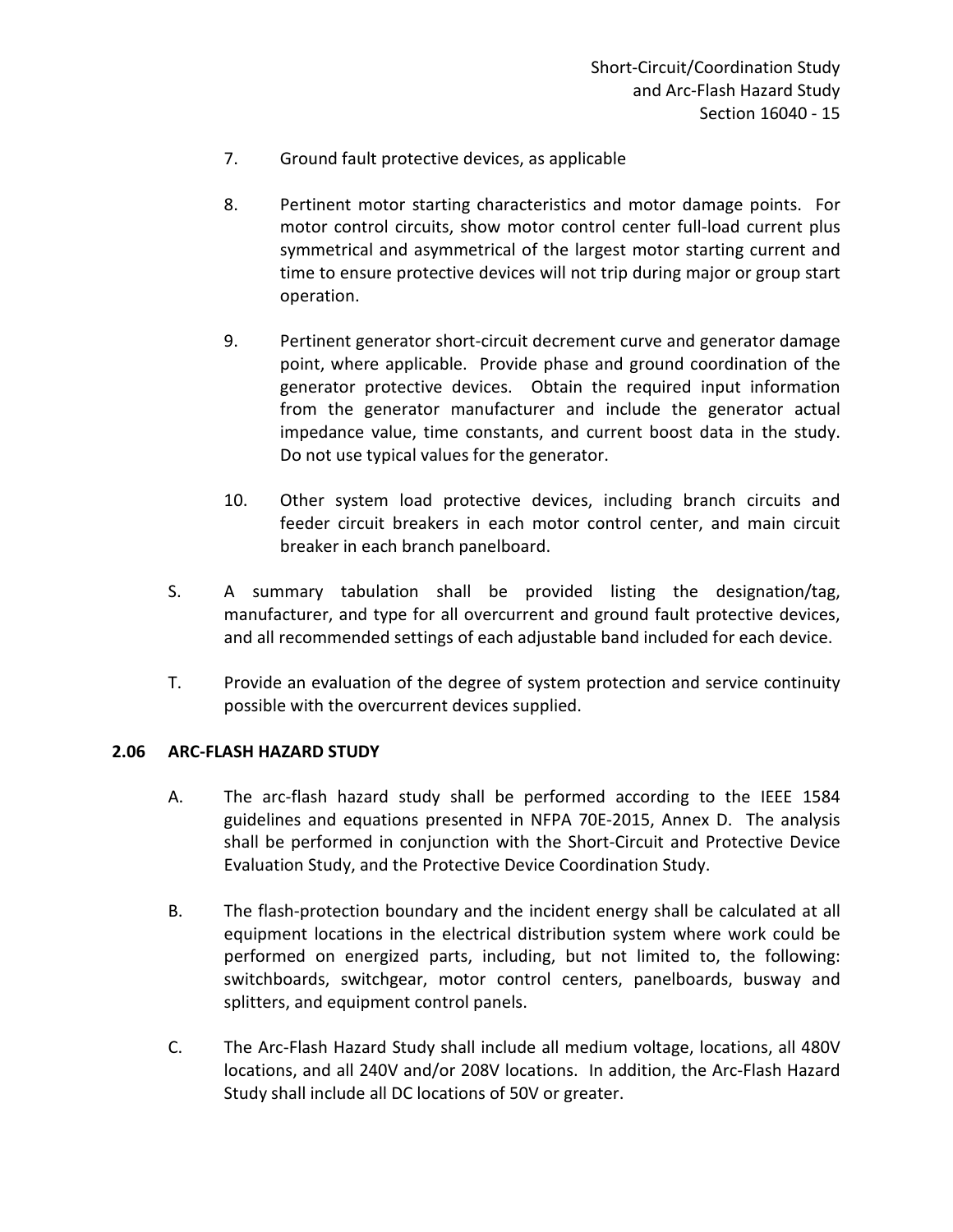Short-Circuit/Coordination Study and Arc-Flash Hazard Study Section 16040 - 16

- D. Safe working distances shall be based upon the calculated arc-flash boundary considering an incident energy of 1.2 cal/sq cm.
- E. When appropriate, the short-circuit calculations and the clearing times of the overcurrent protective devices shall be retrieved from the short-circuit and protective device coordination study model. Ground overcurrent relays should not be taken into consideration when determining the clearing time when performing incident energy calculations.
- F. The short-circuit calculations and the corresponding incident energy calculations for multiple system scenarios shall be compared, and the greatest incident energy shall be uniquely reported for each equipment location. Calculations shall be performed to represent the maximum and minimum contributions of fault current magnitude for all normal and emergency operating conditions. The minimum calculation shall assume that the electric power utility contribution is at a minimum and shall assume a minimum motor contribution (all motors off). Conversely, the maximum calculation shall assume a maximum contribution from the electric power utility and shall assume the maximum amount of motors to be operating under full-load conditions. Calculations shall take into consideration the parallel operation of synchronous generators with the electric power utility, where applicable.
- G. The incident energy calculations shall consider the accumulation of energy over time when performing arc-flash calculations on buses with multiple sources. Iterative calculations shall take into account the changing current contributions, as the sources are interrupted or decremented with time. Fault contribution from motors and generators shall be decremented as follows:
	- 1. Fault contribution from induction motors should not be considered beyond 3-5 cycles.
	- 2. Fault contribution from synchronous motors and generators should be decayed to match the actual decrement of each as closely as possible (e.g. contributions from permanent magnet generators will typically decay from 10 per unit to 3 per unit after 10 cycles).
- H. For each equipment location with a separately enclosed main device (where there is adequate separation between the line side terminals of the main protective device and the work location), calculations for incident energy and flash-protection boundary shall include both the line and load side of the main breaker.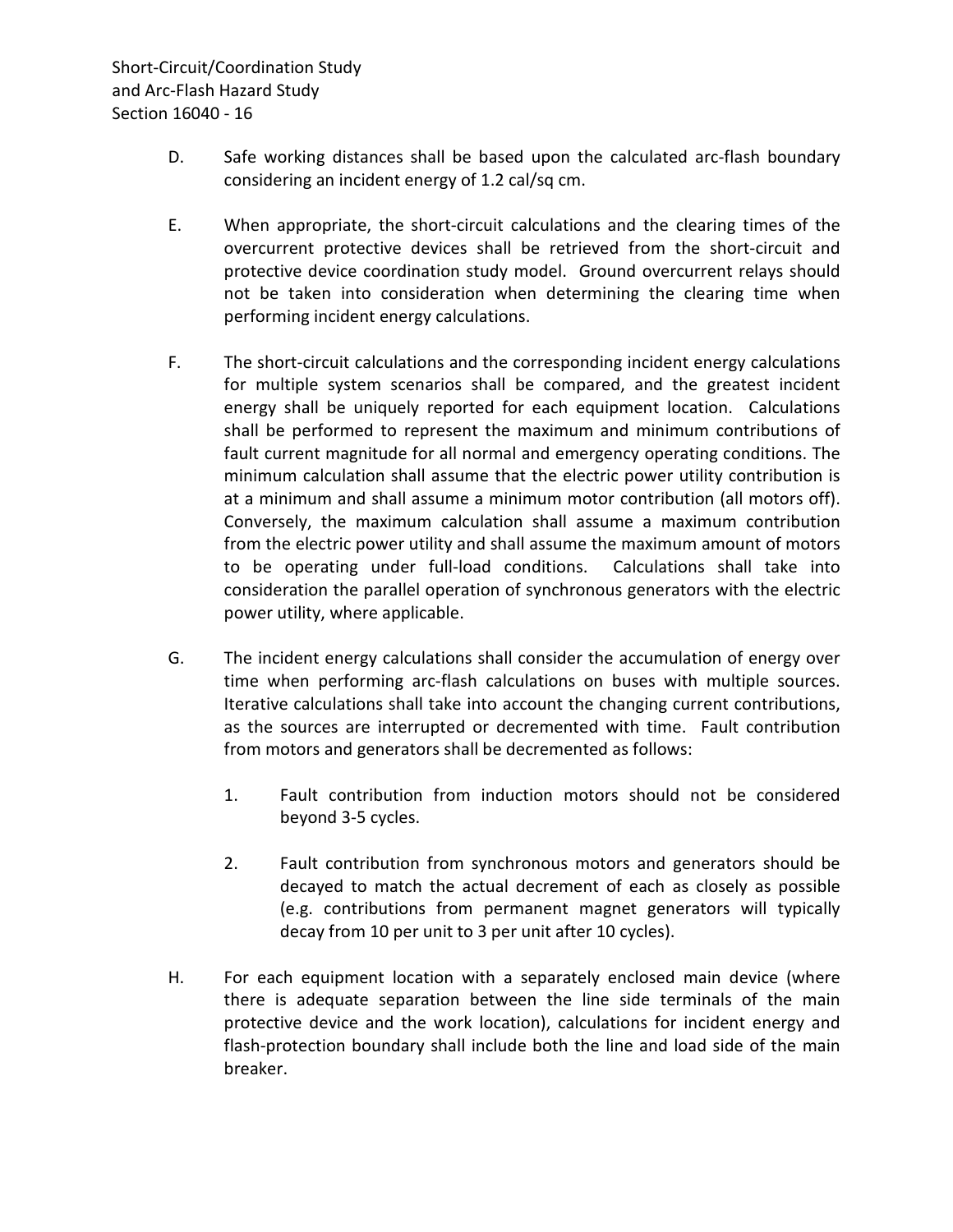- I. When performing incident energy calculations on the line side of a main breaker (as required per above), the line side and load side contributions shall be included in the fault calculation.
- J. Mis-coordination shall be checked amongst all devices within the branch containing the immediate protective device upstream of the calculation location and the calculation shall utilize the fastest device to compute the incident energy for the corresponding location.
- K. Arc-flash calculations shall be based on actual overcurrent protective device clearing time. Maximum clearing time will be capped at 2 seconds based on IEEE 1584, Section B.1.2. Where it is not physically possible to move outside of the flash-protection boundary in less than 2 seconds during an arc-flash event, a maximum clearing time based on the specific location shall be utilized.
- L. Determine incident energy and arc-flash PPE requirements for each equipment location. For main circuit breakers with arc-flash reduction maintenance systems, determine two (2) incident energies (one for normal duty and one for maintenance duty).
- M. Calculate shock hazard approach boundaries (limited approach boundary and restricted approach boundary) for each equipment location.
- N. Provide recommendations to reduce arc-flash hazard energy and exposure.
- O. Coordinate with manufacturers/suppliers of the electrical equipment.

## <span id="page-18-0"></span>**2.07 STUDY DATA**

The results of all study calculations, analyses, evaluations, and determinations specified in Part 2 herein shall be presented in a detailed, comprehensive report. In addition, data from the computer software analyses shall be included in the study report along with data evaluation and recommendations. Computer analysis data, data evaluation, and recommendations shall include, but not be limited to, the following:

## A. Study Input Data

- 1. Feeder input data including feeder type (cable or bus), size, length, number per phase, conduit type (magnetic or non-magnetic) and conductor material (copper or aluminum).
- 2. Transformer input data, including winding connections, secondary neutral-ground connection, primary and secondary voltage ratings, kVA rating, impedance, percent taps and phase shift.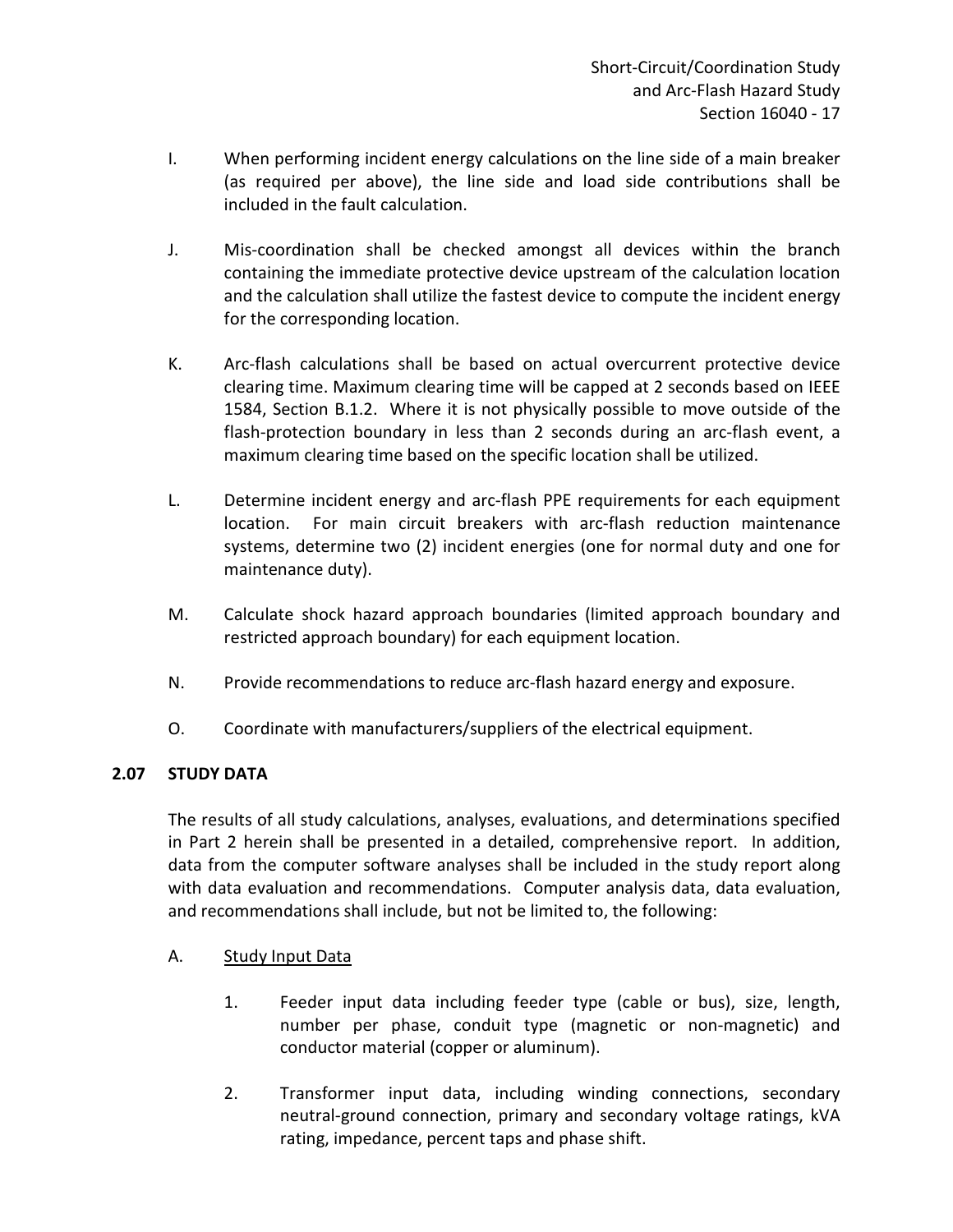- 3. Reactor data, including voltage rating, and impedance.
- 4. Generation contribution data, (synchronous generators and electric power utility), including short-circuit reactance (X"d), rated MVA, rated voltage, three-phase and single-line to ground contribution (for electric power utility sources) and X/R ratio.
- 5. Motor contribution data (induction motors and synchronous motors), including short-circuit reactance, rated horsepower or kVA, rated voltage, and X/R ratio.

#### B. Short-Circuit Study

- 1. Low Voltage Fault Report shall include a section for three-phase and unbalanced fault calculations and shall show the following information for each applicable location:
	- a. Voltage (600V and less)
	- b. Calculated fault current magnitude and angle
	- c. Fault point X/R ratio
	- d. Equivalent impedance
- 2. Momentary (First Half-Cycle) Duty Report shall include a section for three-phase and unbalanced fault calculations and shall show the following information for each applicable location:
	- a. Voltage (greater than 600V)
	- b. Calculated symmetrical fault current magnitude and angle
	- c. Fault point X/R ratio
	- d. Calculated asymmetrical fault currents
		- Based on fault point X/R ratio
		- Based on calculated symmetrical value multiplied by 1.6
		- Based on calculated symmetrical value multiplied by 2.7
	- e. Equivalent impedance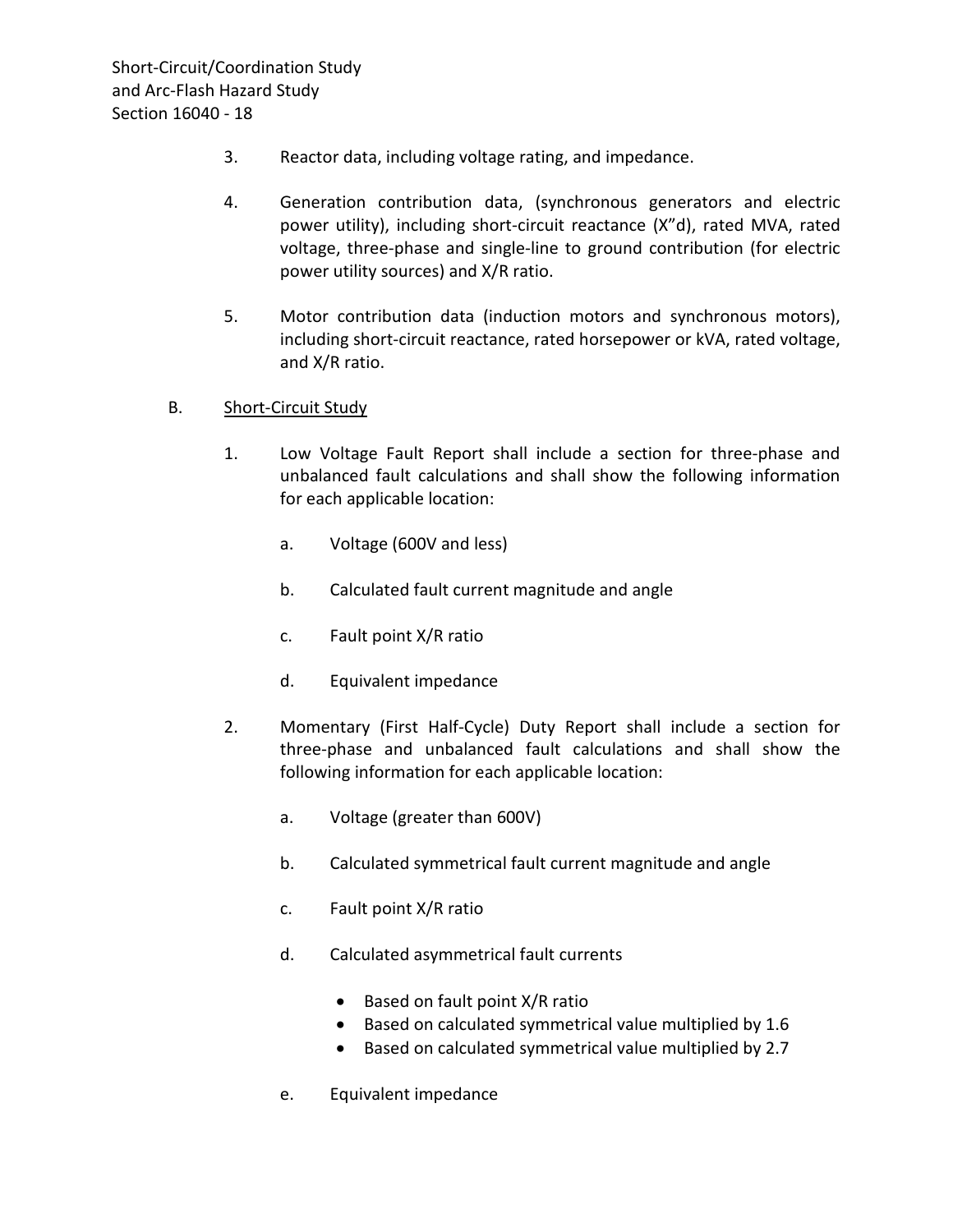- 3. Interrupting Duty Report shall include a section for three-phase and unbalanced fault calculations and shall show the following information for each applicable location:
	- a. Voltage (greater than 600V)
	- b. Calculated symmetrical fault current magnitude and angle
	- c. Fault point X/R ratio
	- d. No AC decrement (NACD) ratio
	- e. Equivalent impedance
	- f. Multiplying factors for 2, 3, 5 and 8 cycle circuit breakers rated on a symmetrical basis
	- g. Multiplying factors for 2, 3, 5 and 8 cycle circuit breakers rated on a total basis.
- C. Protective Device Coordinating Study:
	- 1. Recommendations for Phase and Ground Relays:
		- a. Current transformer ratio
		- b. Current setting
		- c. Time setting
		- d. Instantaneous setting
		- e. Recommendations on improved relaying systems, if applicable.
	- 2. Recommendations for Circuit Breakers:
		- a. Adjustable pickups and time delays (long time, short time, ground)
		- b. Adjustable time-current characteristic
		- c. Adjustable instantaneous pickup
		- d. Recommendations on improved trip systems, if applicable.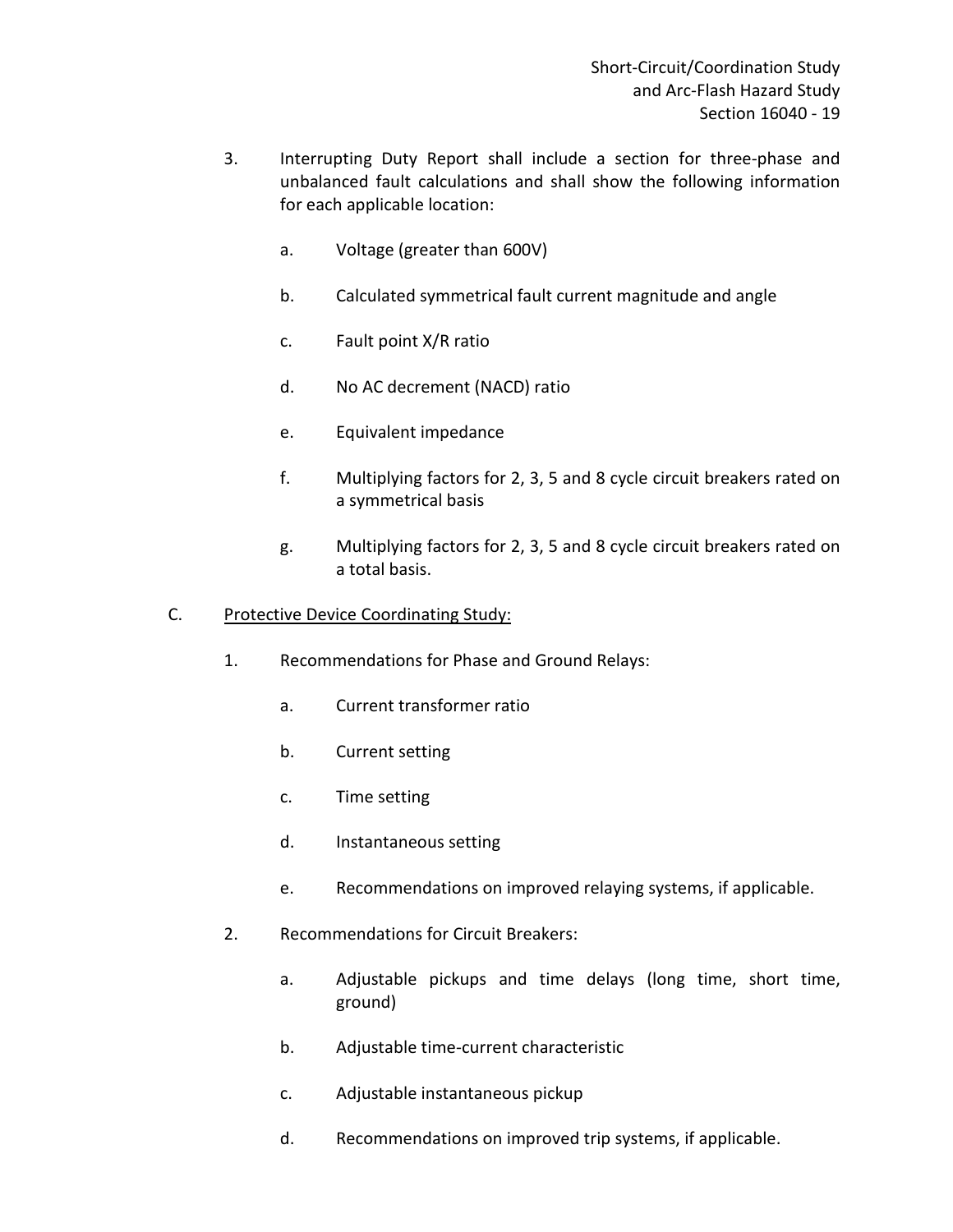#### D. Arc-Flash Hazard Study:

- 1. Incident Energy Calculations:
	- a. Arcing fault magnitude
	- b. Protective device clearing time
	- c. Duration of arc
	- d. Incident energy
- 2. Arc-Flash Protection Boundary Calculations and Recommendations:
	- a. Arc-flash boundary
	- b. Shock hazard approach boundaries
	- c. Personal protective equipment
	- d. Recommendations for arc-flash energy reduction.

#### <span id="page-21-0"></span>**2.08 IMPLEMENTATION OF STUDY RESULTS**

Prior to fabrication, Contractor shall coordinate the study results with the manufacturers and suppliers of electrical equipment to incorporate the recommendations and modifications therein.

#### <span id="page-21-1"></span>**2.09 ARC-FLASH AND SHOCK HAZARD LABELS**

- A. General
	- 1. Labels shall be 4" x 6" thermal transfer type labels of UV resistant high adhesion polyester. Labels shall be machine printed, with no field markings.
	- 2. Labels shall comply with the requirements of the NEC, NPFA 70E, and ANSI Z535.4.
	- 3. All labels shall be based on recommended overcurrent protective device settings and shall be provided after the results of the analyses have been accepted by the District and after any system changes, upgrades or modifications have been incorporated into the system.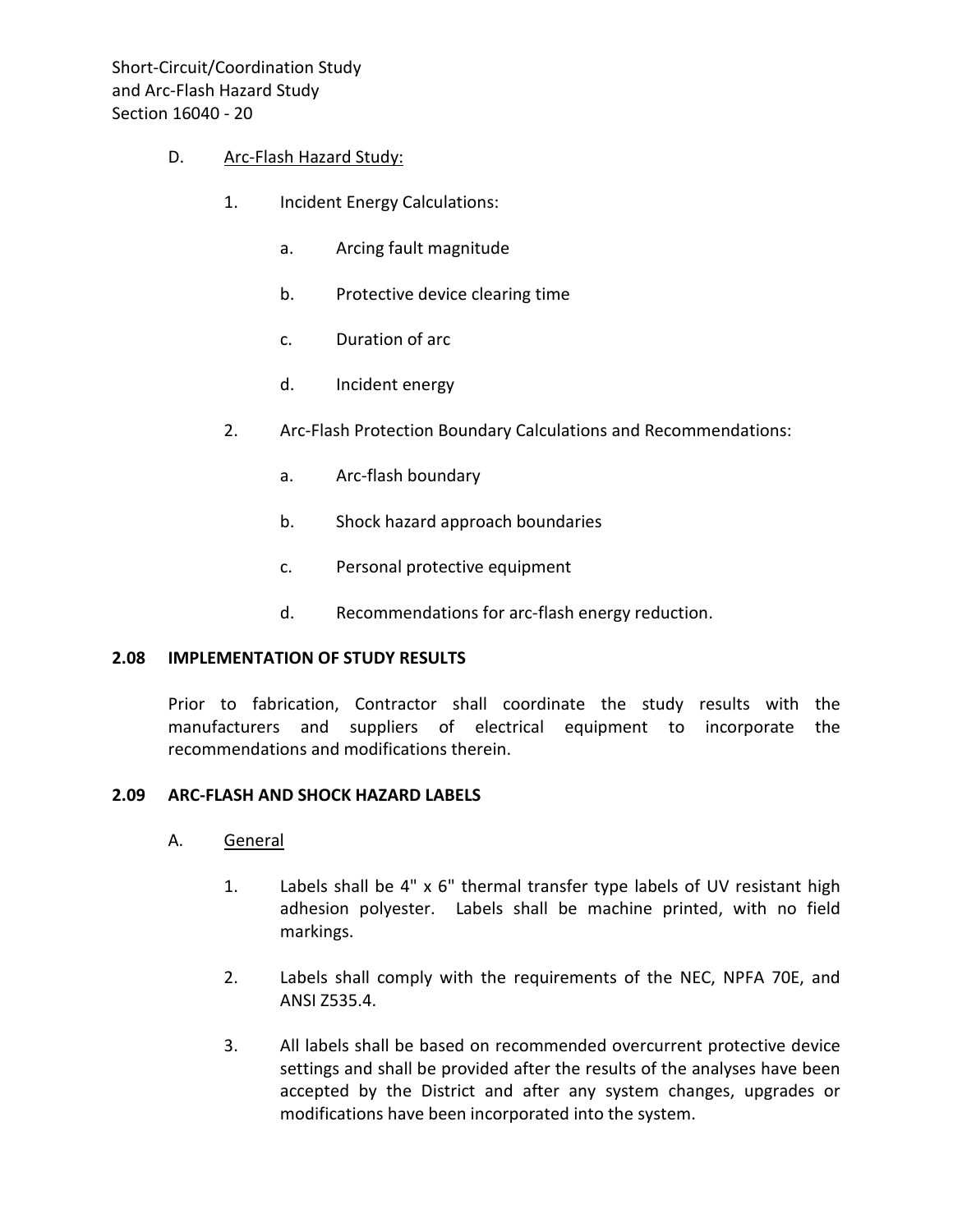- 4. In general, the arc-flash labels shall be based on the maximum calculated incident energies for the worst case operating scenario. However, where arc-flash reduction maintenance systems are specified, provide two (2) sets of arc-flash labels (one for normal duty and one for maintenance duty).
- 5. The firm performing the Study shall provide all labels. Equipment elevations drawings showing the location of each label shall be prepared by the firm performing the Study.
- 6. For outdoor electrical panels with interior enclosures and outer NEMA 3R wrappers, labels shall be provided on both outer and inner doors, as follows:
	- a. For incident energy levels less than 40 cal/sq cm, each outer door section shall be provided with a warning label stating "WARNING, ARC-FLASH AND SHOCK HAZARD, APPROPRIATE PPE REQUIRED". The label color scheme shall match the inner arc-flash warning label.
	- b. For incident energy levels greater than 40 cal/sq cm, each outer door section shall be provided with a danger label stating "DANGER, ARC-FLASH AND SHOCK HAZARD, NO SAFE PPE EXISTS, ENERGIZED WORK PROHIBITED". The label color scheme shall match the inner arc-flash danger label.
	- c. Inner doors shall be provided with arc-flash labels as specified in Parts B and C below.
- 7. Labels shall be provided for each switchboard, distribution panel, transfer switch (automatic or manual), motor control center, variable frequency drive, distribution panelboard, branch circuit panelboard, busway, enclosed circuit breaker and disconnect switch in a readily visible location in accordance with NEC and OSHA requirements.
- 8. Where incident energy levels vary across a panel line-up, such as a motor control center, a separate label shall be provided for each section or compartment with a different incident energy level. As a minimum, labels shall be installed every four feet.
- B. Warning Labels
	- 1. Warning labels shall be white with an orange stripe and black letters. A sample warning label is presented at the end of this Section.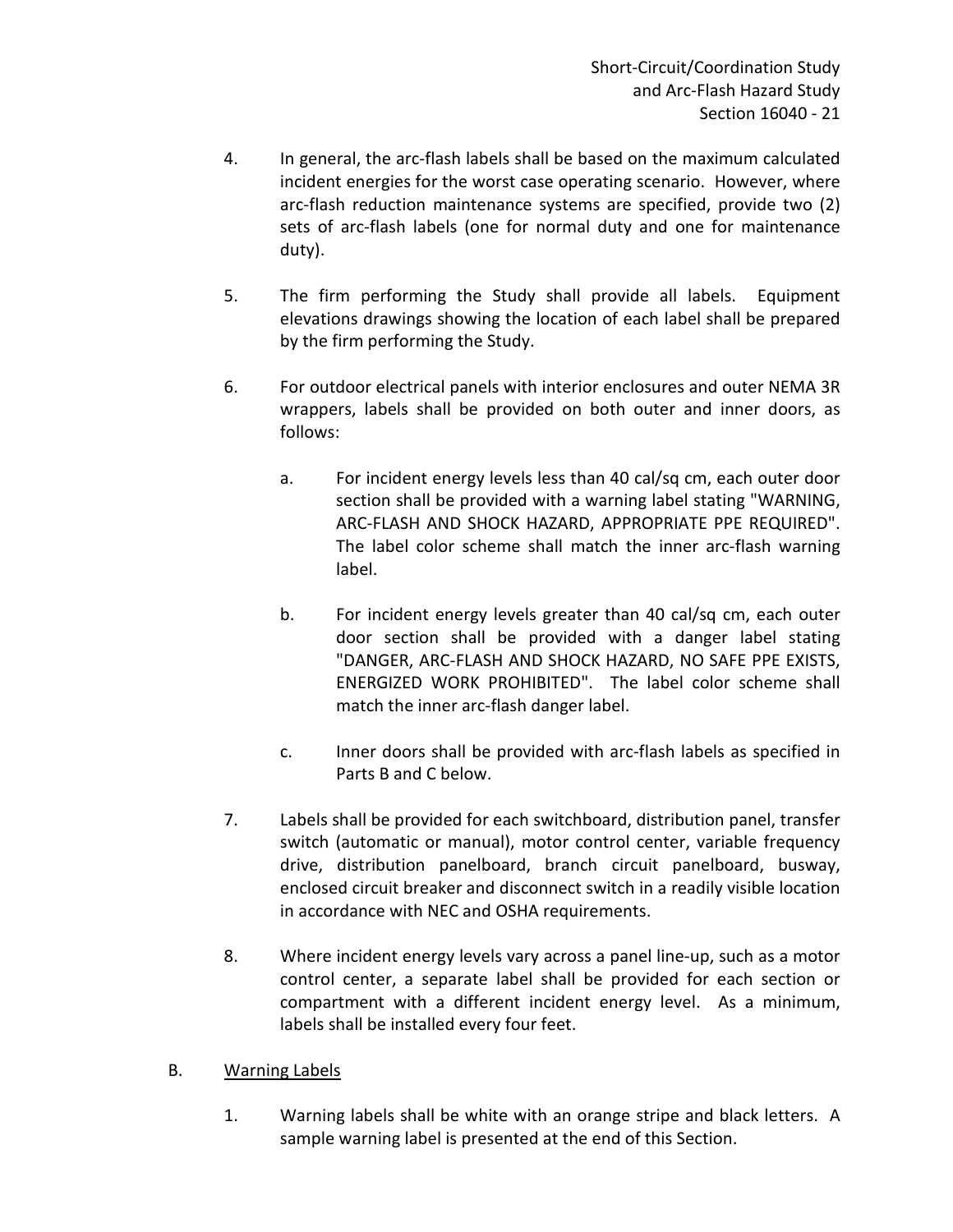- 2. Warning labels shall include the following information:
	- a. "WARNING, ARC-FLASH AND SHOCK HAZARDS, APPROPRIATE PPE REQUIRED".
	- b. Arc-flash hazard boundary.
	- c. Available incident energy (cal/sq cm) and working distance.
	- d. Recommended (minimum) PPE from NFPA Table 70E H.3(b)
	- e. Maximum available fault current (Isc).
	- f. Shock hazard when cover is removed.
	- g. Glove class.
	- h. Limited approach distance.
	- i. Restricted approach distance.
	- j. Equipment description and location.
	- k. Protective device description.
	- l. Operating scenario.
	- m. Firm identification (prepared by).
	- n. Label preparation date.
- C. Danger Labels
	- 1. Danger labels shall be white with a red warning stripe and black letters. A sample danger label is presented at the end of this Section.
	- 2. Danger labels shall include the following information:
		- a. "DANGER, ARC-FLASH AND SHOCK HAZARDS, ENERGIZED WORK PROHIBITED".
		- b. Arc-flash hazard boundary.
		- c. Available incident energy (cal/sq cm) and working distance.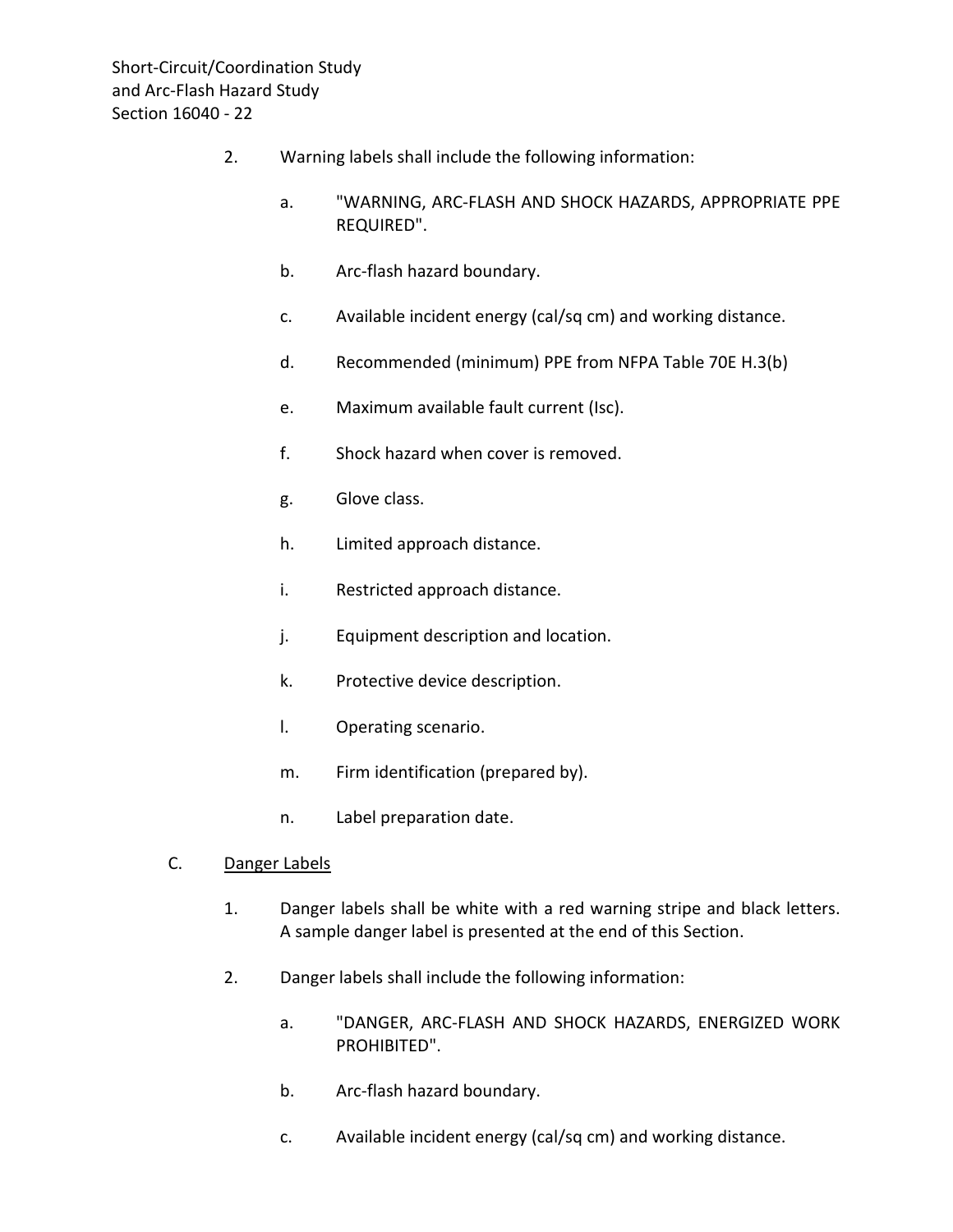- d. No safe PPE exists Do not work on equipment while energized.
- e. Available fault current (Isc).
- f. Shock hazard when cover is removed.
- g. Glove class.
- h. Limited approach distance.
- i. Restricted approach distance.
- j. Equipment description and location.
- k. Protective device description.
- l. Operating Scenario.
- m. Firm identification (prepared by).
- n. Label preparation date.

#### <span id="page-24-0"></span>**PART 3 - EXECUTION**

#### <span id="page-24-1"></span>**3.01 PROTECTIVE DEVICE SELECTION AND SETTING**

- A. Field setting of the protective devices shall be performed as required to place the equipment in final operating condition. The settings shall be in accordance with the approved short-circuit study, protective device evaluation study, and protective device coordination study. Confirmation of protective device selection and performance of device field setting shall be witnessed and verified by the testing consultant performing electrical system testing (reference Specification Section 16010) or by the firm performing the studies.
- B. Contractor shall set all relays, overcurrent devices and ground fault protection devices, and confirm selection of fuse overcurrent devices as follows:
	- 1. Relays: Reset all adjustable relay settings from factory defaults settings to the settings recommended in the studies specified herein.
	- 2. Circuit Breakers: Reset all adjustable trip settings from factory default settings to the settings recommended in the studies specified herein.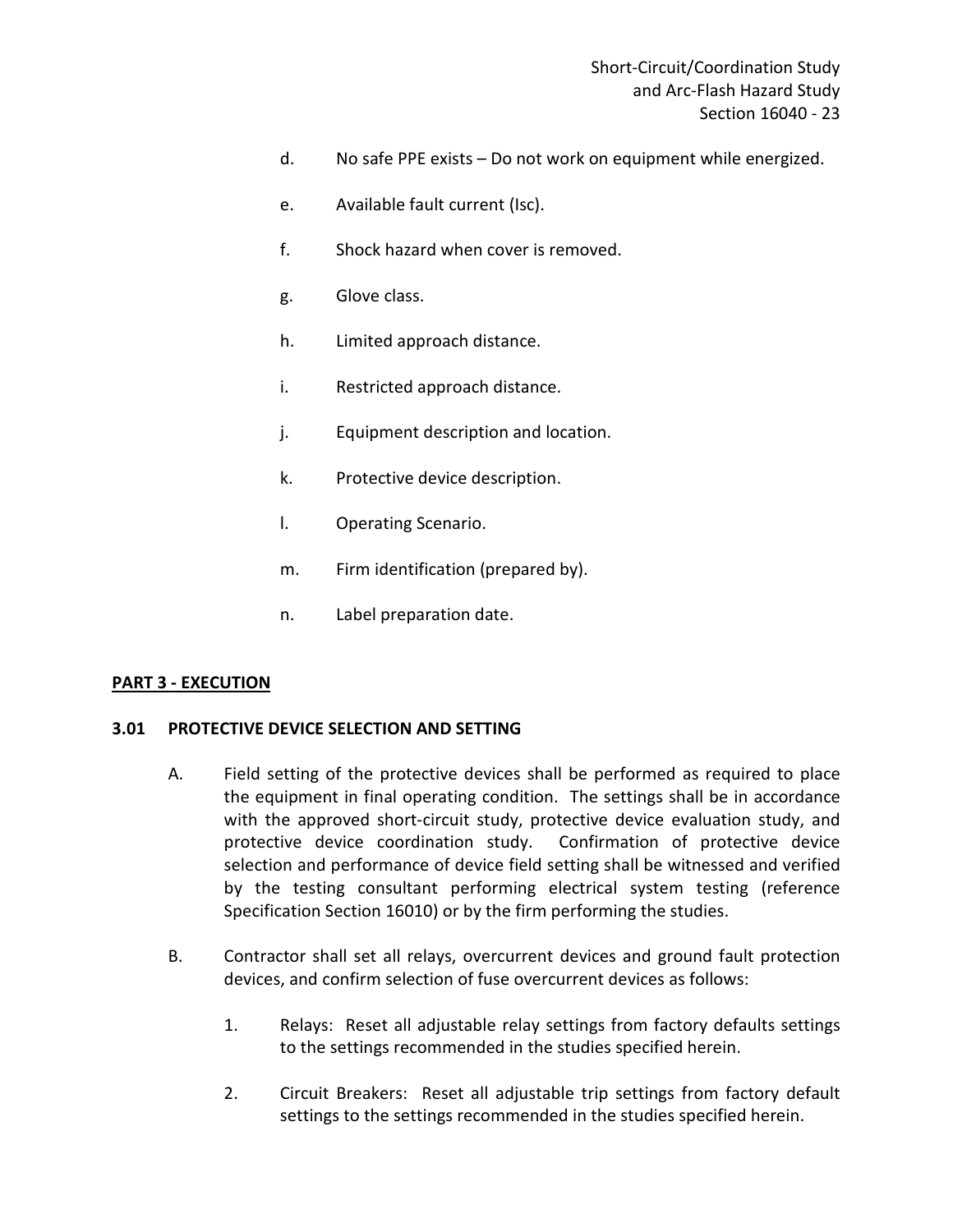- 3. Ground Fault Protection Devices: Reset all adjustable device settings from the factory defaults settings to the settings recommended in the studies specified herein.
- 4. Fuses: Confirm that fuse types installed on the project are as recommended in the studies specified herein.
- C. Necessary field adjustments of devices and minor modifications to equipment to accomplish conformance with the approved studies shall be performed at no additional cost to the District.
- D. Contractor shall verify the proper short-circuit duty and amperage rating of all protective devices and bussing. Equipment short-circuit duty and amperage ratings shall be in accordance with the Drawings and equipment specifications, and shall meet or exceed the ratings recommended in the studies specified herein.

### <span id="page-25-0"></span>**3.02 ARC-FLASH AND SOCK HAZARD LABEL INSTALLATION**

- A. Affix arc-flash and shock hazard labels to all electrical equipment as required by NFPA 70 and NFPA 70E.
- B. Install labels in accordance with the approved label location drawings and as specified herein.

## <span id="page-25-1"></span>**3.03 FIELD REPORT**

The firm witnessing the confirmation of protective device selection and performance of device field setting shall provide a detailed report showing that selections and settings of protective devices are in compliance with the studies and requirements specified herein. In addition, the report shall include a photographic record of all installed arcflash labels, including locations. The report shall be submitted to the District for acceptance as a submittal document.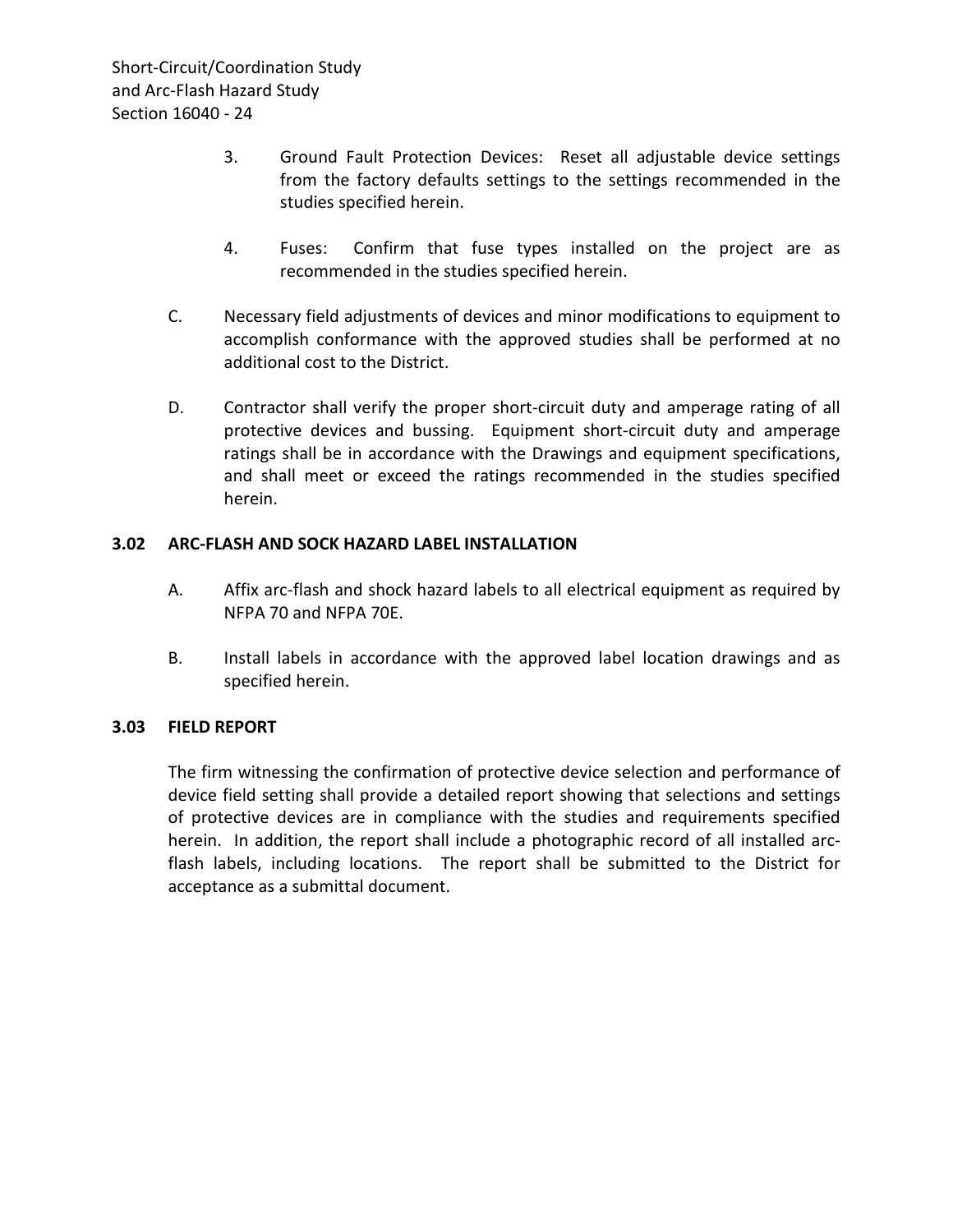## <span id="page-26-0"></span>**ARC-FLASH LABEL EXAMPLES**

|                                                                                          | <b>WARNING</b><br><b>Qualified Persons Only</b>            |  |  |
|------------------------------------------------------------------------------------------|------------------------------------------------------------|--|--|
| <b>Arc-Flash and Shock Hazards</b>                                                       |                                                            |  |  |
| <b>Appropriate PPE Required</b>                                                          |                                                            |  |  |
| REVIEW SAFE WORK PRACTICES PRIOR TO WORK                                                 |                                                            |  |  |
| 44 in<br><b>Arc-Flash Hazard Boundary</b>                                                |                                                            |  |  |
| 7.1 cal/cm <sup>2</sup><br>Arc-Flash Incident Energy at Work Distance: 18 inches         |                                                            |  |  |
| <b>Maximum Available Fault Current</b><br>5.85 kA                                        |                                                            |  |  |
| <b>Recommended (Minimum) PPE:</b> Arc-rated long sleeve shirt and arc-rated pants, or    |                                                            |  |  |
| arc-rated coverall and/or arc-flash suit. Arc-rated arc-flash suit hood, arc-rated       |                                                            |  |  |
| gloves, arc-rated jacket, parka, or rainwear. Hard hat, arc-rated hard hat liner, safety |                                                            |  |  |
| glasses, hearing protection, arc-rated gloves, and leather footwear.                     |                                                            |  |  |
| 480 VAC Shock Hazard when Cover                                                          | 42 in<br><b>Limited Approach</b>                           |  |  |
| is Removed                                                                               | 12 in<br><b>Restricted Approach</b>                        |  |  |
| <b>Glove Class</b><br>00                                                                 |                                                            |  |  |
| Equipment/Device Name: MCC-2A                                                            | Study Performed by: ACME Flash, Inc.<br>Prepared: 02/12/16 |  |  |
| Feed From: MDP-1                                                                         |                                                            |  |  |
| <b>Scenario 2 - Normal Power</b>                                                         |                                                            |  |  |

|                                                                                                                                                                                                                                                                                           | <b>DANGER</b>                                                             |  |  |
|-------------------------------------------------------------------------------------------------------------------------------------------------------------------------------------------------------------------------------------------------------------------------------------------|---------------------------------------------------------------------------|--|--|
| <b>Arc-Flash and Shock Hazards</b>                                                                                                                                                                                                                                                        |                                                                           |  |  |
| <b>Energized Work Prohibited</b>                                                                                                                                                                                                                                                          |                                                                           |  |  |
| 207 in<br><b>Arc-Flash Hazard Boundary</b><br>65 cal/cm <sup>2</sup><br>Arc-Flash Incident Energy at Work Distance: 18 inches<br><b>Maximum Available Fault Current</b><br>43.8 kA<br>Recommended (Minimum) PPE: No Safe PPE Exists - Do Not Work On Equipment<br><b>While Energized!</b> |                                                                           |  |  |
| <b>Shock Hazard when Cover</b><br><b>480 VAC</b><br>is Removed<br><b>Glove Class</b><br>00                                                                                                                                                                                                | 42 in<br><b>Limited Approach</b><br>$12$ in<br><b>Restricted Approach</b> |  |  |
| Equipment/Device Name: Main CB<br>Feed From: Service Switchboard<br>Scenario 2 - Normal Power                                                                                                                                                                                             | Study Performed by: ACME Flash, Inc.<br>Prepared: 02/12/16                |  |  |